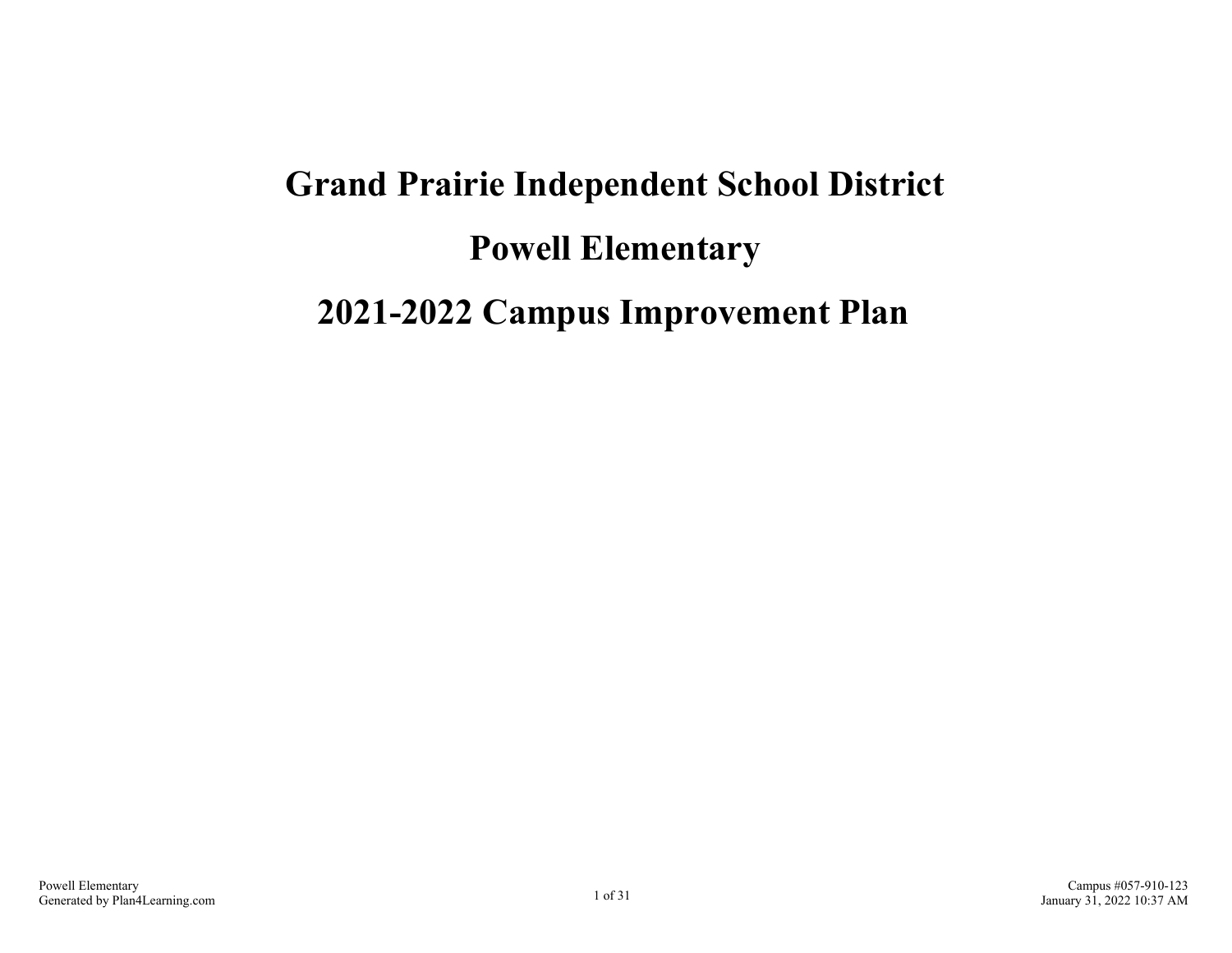### **Table of Contents**

| Comprehensive Needs Assessment                                                                                                                                                                                                                                                                                                                                                                                                                                                                                                                                                                                                                                                                                                                                                                                                                                                                                                                                                                                                                                                                                                                                                                                                                                                                                                                                                                               |    |
|--------------------------------------------------------------------------------------------------------------------------------------------------------------------------------------------------------------------------------------------------------------------------------------------------------------------------------------------------------------------------------------------------------------------------------------------------------------------------------------------------------------------------------------------------------------------------------------------------------------------------------------------------------------------------------------------------------------------------------------------------------------------------------------------------------------------------------------------------------------------------------------------------------------------------------------------------------------------------------------------------------------------------------------------------------------------------------------------------------------------------------------------------------------------------------------------------------------------------------------------------------------------------------------------------------------------------------------------------------------------------------------------------------------|----|
| Demographics                                                                                                                                                                                                                                                                                                                                                                                                                                                                                                                                                                                                                                                                                                                                                                                                                                                                                                                                                                                                                                                                                                                                                                                                                                                                                                                                                                                                 |    |
| <b>Student Learning</b>                                                                                                                                                                                                                                                                                                                                                                                                                                                                                                                                                                                                                                                                                                                                                                                                                                                                                                                                                                                                                                                                                                                                                                                                                                                                                                                                                                                      |    |
| School Processes & Programs                                                                                                                                                                                                                                                                                                                                                                                                                                                                                                                                                                                                                                                                                                                                                                                                                                                                                                                                                                                                                                                                                                                                                                                                                                                                                                                                                                                  |    |
| Perceptions                                                                                                                                                                                                                                                                                                                                                                                                                                                                                                                                                                                                                                                                                                                                                                                                                                                                                                                                                                                                                                                                                                                                                                                                                                                                                                                                                                                                  |    |
| <b>Priority Problem Statements</b>                                                                                                                                                                                                                                                                                                                                                                                                                                                                                                                                                                                                                                                                                                                                                                                                                                                                                                                                                                                                                                                                                                                                                                                                                                                                                                                                                                           | 6  |
| Comprehensive Needs Assessment Data Documentation                                                                                                                                                                                                                                                                                                                                                                                                                                                                                                                                                                                                                                                                                                                                                                                                                                                                                                                                                                                                                                                                                                                                                                                                                                                                                                                                                            |    |
| Goals                                                                                                                                                                                                                                                                                                                                                                                                                                                                                                                                                                                                                                                                                                                                                                                                                                                                                                                                                                                                                                                                                                                                                                                                                                                                                                                                                                                                        | 9  |
| Goal 1: Accelerating Student Achievement: Students will demonstrate exemplary performance in comparison to state, national and international standards in the academic<br>areas of reading, literacy and writing of the English language and in the understanding of mathematics, science and social studies including a focus on SEL and mental<br>health needs. Accelerated learning is needed because many students have experienced learning loss since the COVID-19 pandemic made it necessary to close schools last<br>year. Some of the funds that the District receives through ESSER III will be earmarked for the specific purpose of helping students to catch up academically. Measurements:<br>District benchmark/assessment data, STAAR/EOC data, graduation/completion rates, attendance rate. (TEA Strategic Priorities: 2, 3, 4 and Local Strategic Priorities 6, 7)<br>Goal 2: Unlocking Leadership, Recruitment, Support and Retention of Personnel: Teachers and administrators will be recruited, developed and retained, with educators<br>keeping abreast of the development of creative and innovative techniques in instruction and administration, using those techniques to improve student learning.<br>Measurements: Recruitment data, retention rates, campus/district training records, evidence of leadership pipeline implementation, classroom walk-through, teacher/staff | 10 |
| evaluations. (TEA Strategic Priority 1: Local Strategic Priority 7)                                                                                                                                                                                                                                                                                                                                                                                                                                                                                                                                                                                                                                                                                                                                                                                                                                                                                                                                                                                                                                                                                                                                                                                                                                                                                                                                          | 18 |
| Goal 3: Parent and Community Engagement: Parents, families and community members will be full partners with educators in the education of GPISD students.<br>Measurements: Parent/community engagement meetings, community partnerships/organizations, EIC and CIC meetings, parent workshops/trainings, parent-school<br>compacts (Title 1), parent involvement/family engagement policy, and volunteer documentation. (Local Strategic Priority 6) (ESSA and ESSER requirements)<br>Goal 4: Instructional Technology: Instructional Technology will be incorporated to increase the effectiveness of teaching and learning, instructional management, staff                                                                                                                                                                                                                                                                                                                                                                                                                                                                                                                                                                                                                                                                                                                                                | 21 |
| development and student progress assessments. Measurements: Staff/teacher/parent training resources, lesson plans, technology inventory, Campus Needs Assessment,<br>purchase orders with CIP references, usage logs. (Local Strategic Priority 5 and 6)<br>Goal 5: Health and Safety: GPISD will provide a safe, disciplined and healthy environment conducive to student learning and supporting the physical health and social-<br>emotional needs for students, their families and employees. Measurements: Safety audit reports, COVID-19 Safety Protocol checklist/data, CDC guidance, discipline<br>management plans, discipline records, attendance rates, social-emotional focused surveys, social and emotional learning lessons, PEIMS data, staff training documentation,                                                                                                                                                                                                                                                                                                                                                                                                                                                                                                                                                                                                                        | 24 |
| community/school events. (Local Strategic Priority 5 and 7)                                                                                                                                                                                                                                                                                                                                                                                                                                                                                                                                                                                                                                                                                                                                                                                                                                                                                                                                                                                                                                                                                                                                                                                                                                                                                                                                                  | 26 |
| 2021-2022 Campus Site-Based Committee                                                                                                                                                                                                                                                                                                                                                                                                                                                                                                                                                                                                                                                                                                                                                                                                                                                                                                                                                                                                                                                                                                                                                                                                                                                                                                                                                                        | 29 |
| <b>Campus Funding Summary</b>                                                                                                                                                                                                                                                                                                                                                                                                                                                                                                                                                                                                                                                                                                                                                                                                                                                                                                                                                                                                                                                                                                                                                                                                                                                                                                                                                                                | 30 |
|                                                                                                                                                                                                                                                                                                                                                                                                                                                                                                                                                                                                                                                                                                                                                                                                                                                                                                                                                                                                                                                                                                                                                                                                                                                                                                                                                                                                              |    |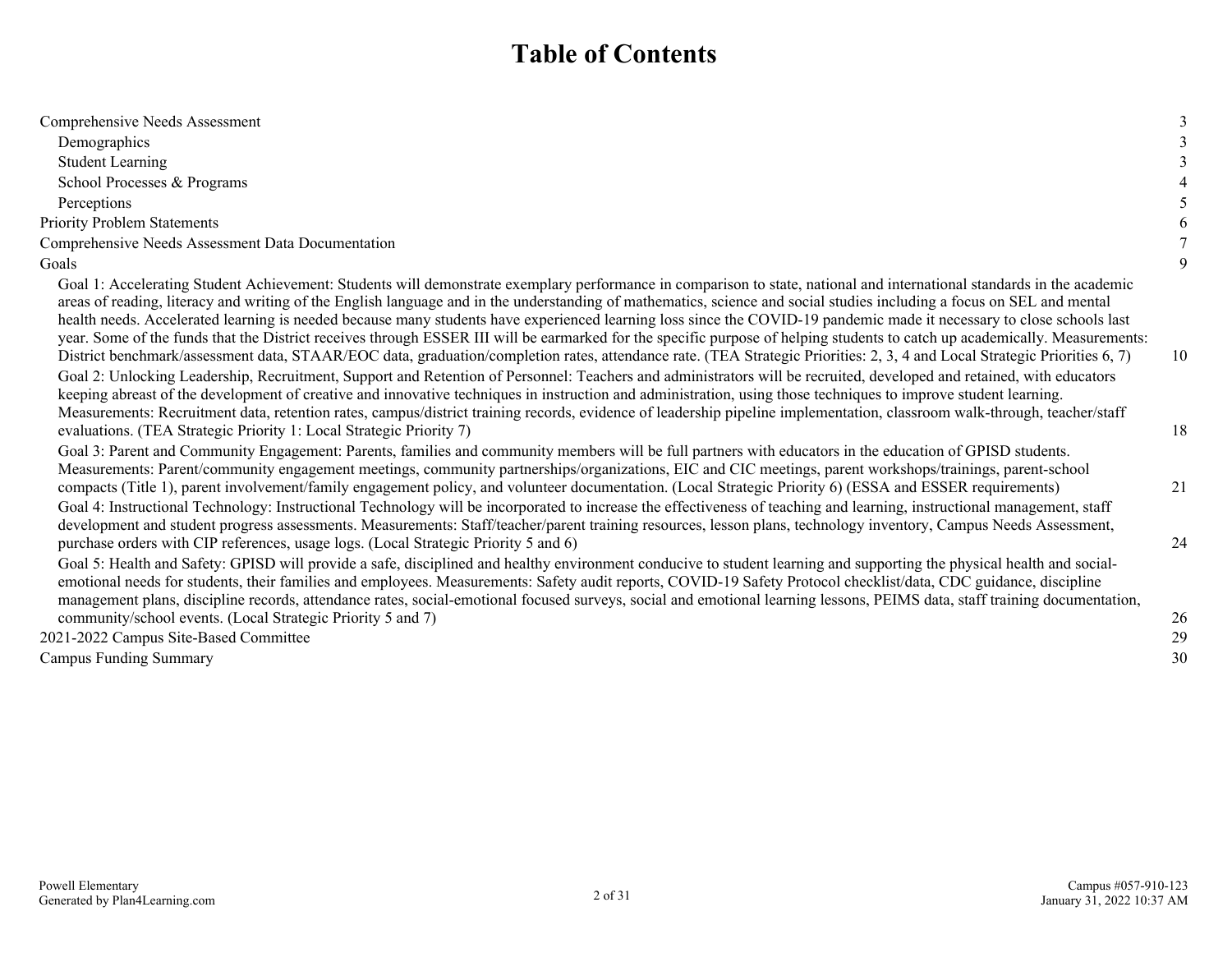### **Comprehensive Needs Assessment**

### **Demographics**

#### **Demographics Summary**

Colin Powell Elementary is a premier education experience that encourages hard work, high expectations and has a history of academic excellence. With over 20 years of traditional learning and an emphasis on Fine Arts, our school also offers a variety of clubs for our students to be involved such as: Student Council, Kindness Crew, Drum Club, Chess, etc. Our community is rich in diversity, which is reflected in our student population of 504 students: 34% Hispanic, 32% African-American, 15% White, 12% Asian, and 7% two or more races. We serve 11% English Language Learners and 44% of our students are classified as economically disadvantaged. The programs provided at Powell also include special education at 13%, 504 at 8% and gifted/talented at 13%. Our average class size is within the state ratio limit of 22 students per one teacher in grades K-4. Our student attendance rates averaged above 98% for the year of 2020-2021 which is higher than most GPISD schools. All staff members are committed to building a welcoming atmosphere for all students. Each student will be greeted daily not only by their teacher but other staff members in the hallways and students who serve on our Palomino Patrol. Teachers are invested in building a family atmosphere within their classrooms. Powell is a place where student cultures are celebrated. Our mulit-cultural nights have been a great success with parents and families sharing their cultures. Our PTA supports campus educational goals by sponsoring events for teachers, students, and staff. The teaching staff is experienced and strong, most with over 10 years of teaching experience.

#### **Demographics Strengths**

Colin Powell has a very diverse student population with 19 home languages spoken. Our staff continues to grow in diversity. Majority of our staff has over 10 years of teaching experience.

#### **Problem Statements Identifying Demographics Needs**

**Problem Statement 1:** Our student demographic population does not match our staff demographic population. **Root Cause:** Our student demographic population becomes more diverse each year, and low staff turnover reflects previous student demographic populations.

**Problem Statement 2:** Our student attendance continues to be a problem each year despite daily announcements, incentives and parent reminders. The attendance rates are: 2014-15 97.9%, 2015-16 97.7%, 2016-17 97%, 2017-18 96.96%, 2018-19 97.56%, 2020-21 98.48% (pandemic year). **Root Cause:** School does not seem to be a priority to some of our families and unnecessary family trips are scheduled during school days. COVID quarantine (positive for COVID or Close contact identification).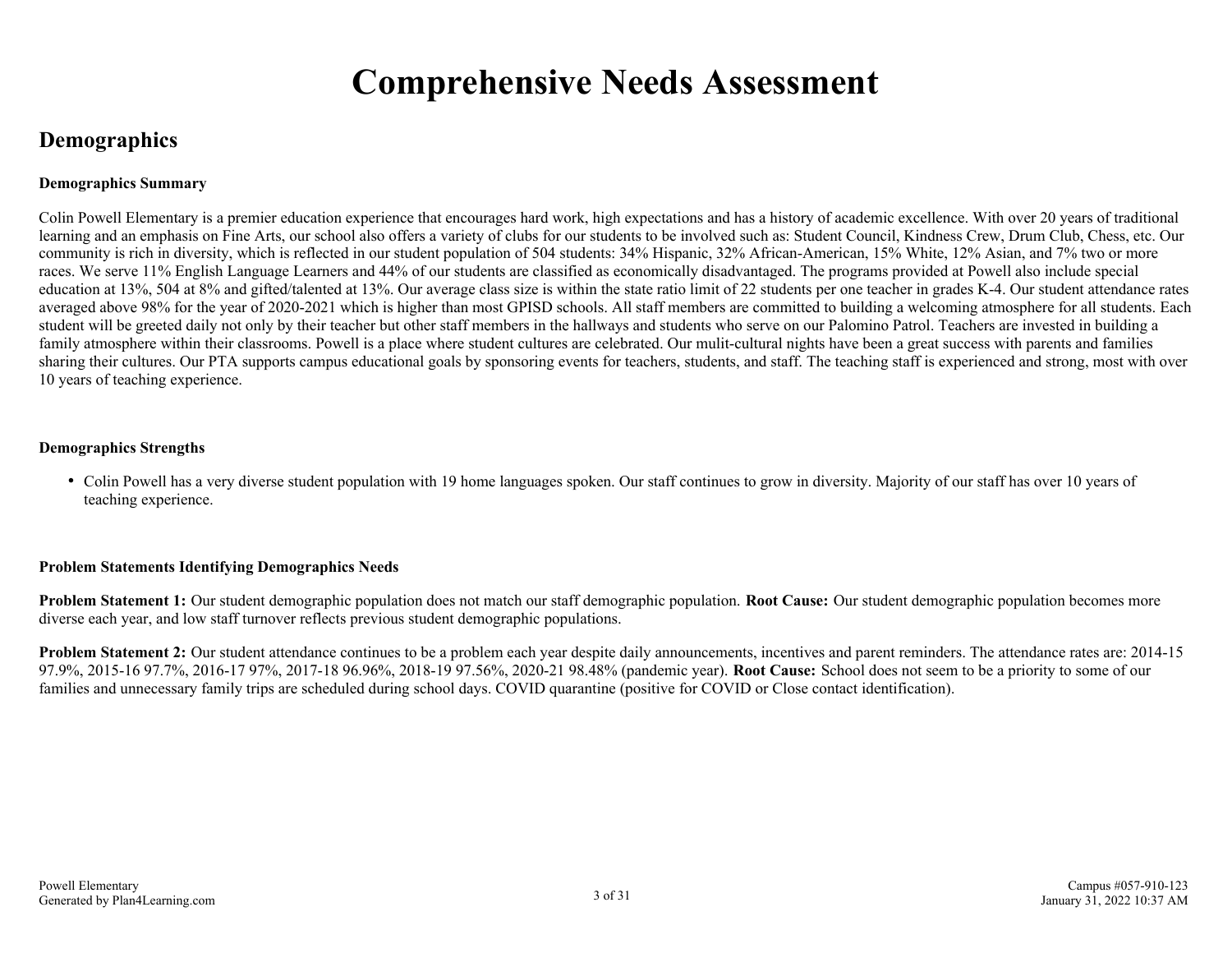### **Student Learning**

#### **Student Learning Summary**

Historically the students of Powell Elementary outperform other campuses in our TEA accountability comparable group. In the 2015-2016 school year, Powell students earned five distinctions for state performance in addition to meeting TEA standards. In the 2016-2017, 2017-2018, and 2018-2019 school year, Powell students earned all six distinctions possible for state performance in addition to meeting TEA standards. Preliminary results for the 2020-2021 school year state that the students at Powell Elementary continue to outperform the schools in our district.

#### **Student Learning Strengths**

- Powell is among the top performing elementary schools in our comparable groups for each TEA distinction performance area in the state.
- Within our district, Powell elementary continues to outperform the other schools.
- Powell teachers continue to focus on the growth of all students, which results in high achievement and high growth rates for students.
- Preliminary results show that the students at Powell Elementary continue to outperform schools in our district in the areas of approaches, meets, and masters.

#### **Problem Statements Identifying Student Learning Needs**

**Problem Statement 1:** Our Special Education students in the general education setting continue to perform at a significantly lower rate than that of their peers. **Root Cause:** Our Special Education students struggle with academic vocabulary and performing at the same level as their peers.

**Problem Statement 2:** Due to the pandemic, there will be a gap in performance for some virtual learners. **Root Cause:** Due to the pandemic, we had a percentage of students that remained virtual all year.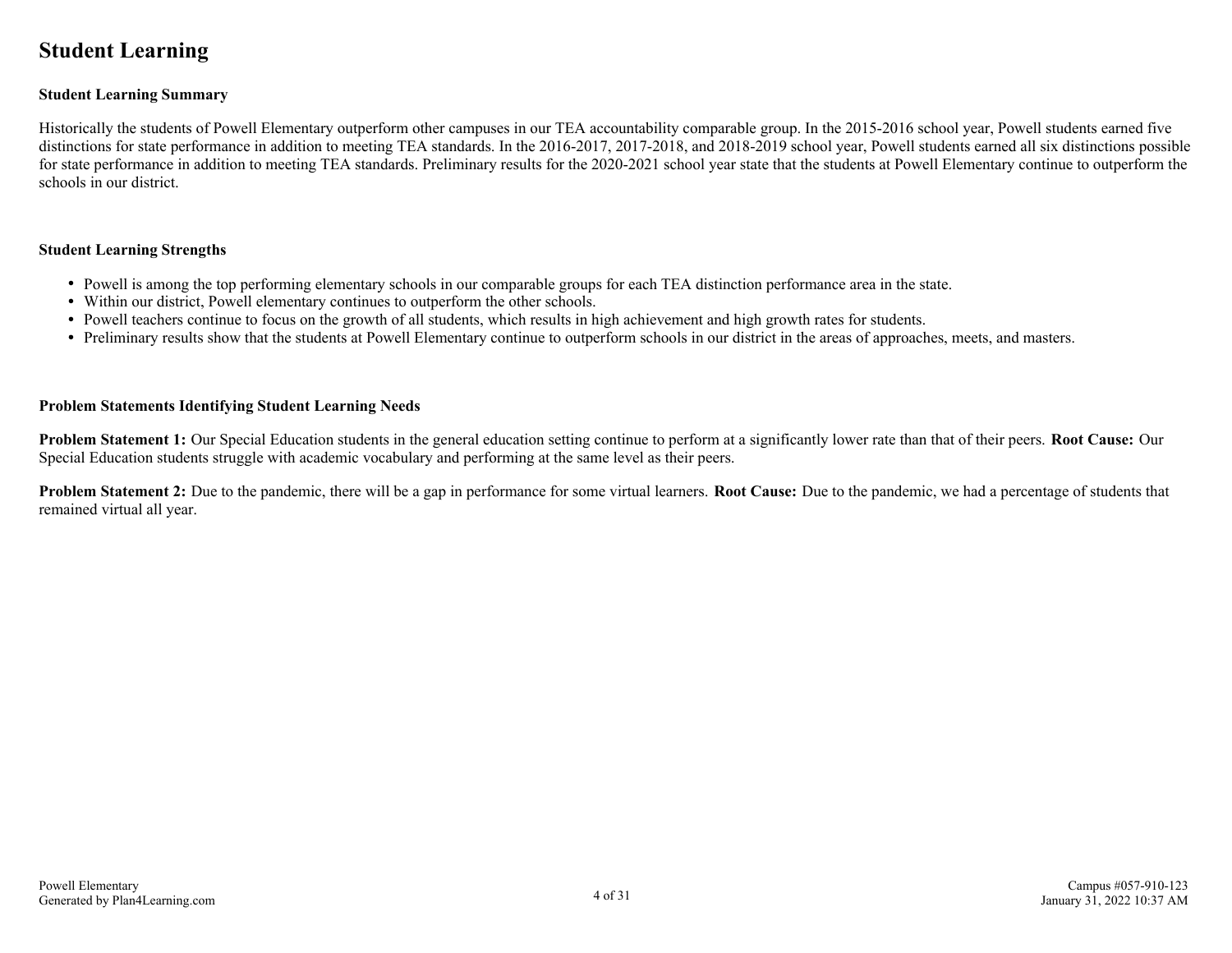### **School Processes & Programs**

#### **School Processes & Programs Summary**

Powell staff utilizes effective Tier I instruction for all students and are highly qualified in their academic areas. Students are one to one with technology devices to enhance their learning. The Powell staff is well educated in the needs of diverse learners and strives to get students caught up to grade level expectations. We focus on the whole child. The academic needs of our students are met with the Gifted & Talented, ESL, Dyslexia and Special Education programs. The Social/Emotional needs are met with the Kindness Crew, monthly SEL sessions, mentoring through Handprints on Hearts, and utilizing the Capturing Kids Hearts program.

#### **School Processes & Programs Strengths**

- The Powell staff is experienced and highly qualified.
- Many academic programs are offered to meet the needs of diverse learners.
- Offers opportunities for extra curricular clubs & activities geared toward student interest.
- Majority of grade level teachers are ESL certified and up to date in their GT hours.

#### **Problem Statements Identifying School Processes & Programs Needs**

**Problem Statement 1:** Providing more opportunities for parent involvement through PTA and volunteers. **Root Cause:** COVID protocols eliminated the ability for parents to visit campus, however there has been a continual decline in parent involvement. Additionally, we annually lose parent volunteers due to students promoting to middle school.

**Problem Statement 2:** Broaden the grade range of extra curricular activities to include all grade levels. **Root Cause:** Most clubs offered are usually geared toward grades 3, 4, and 5 as well as having limited staff involvement.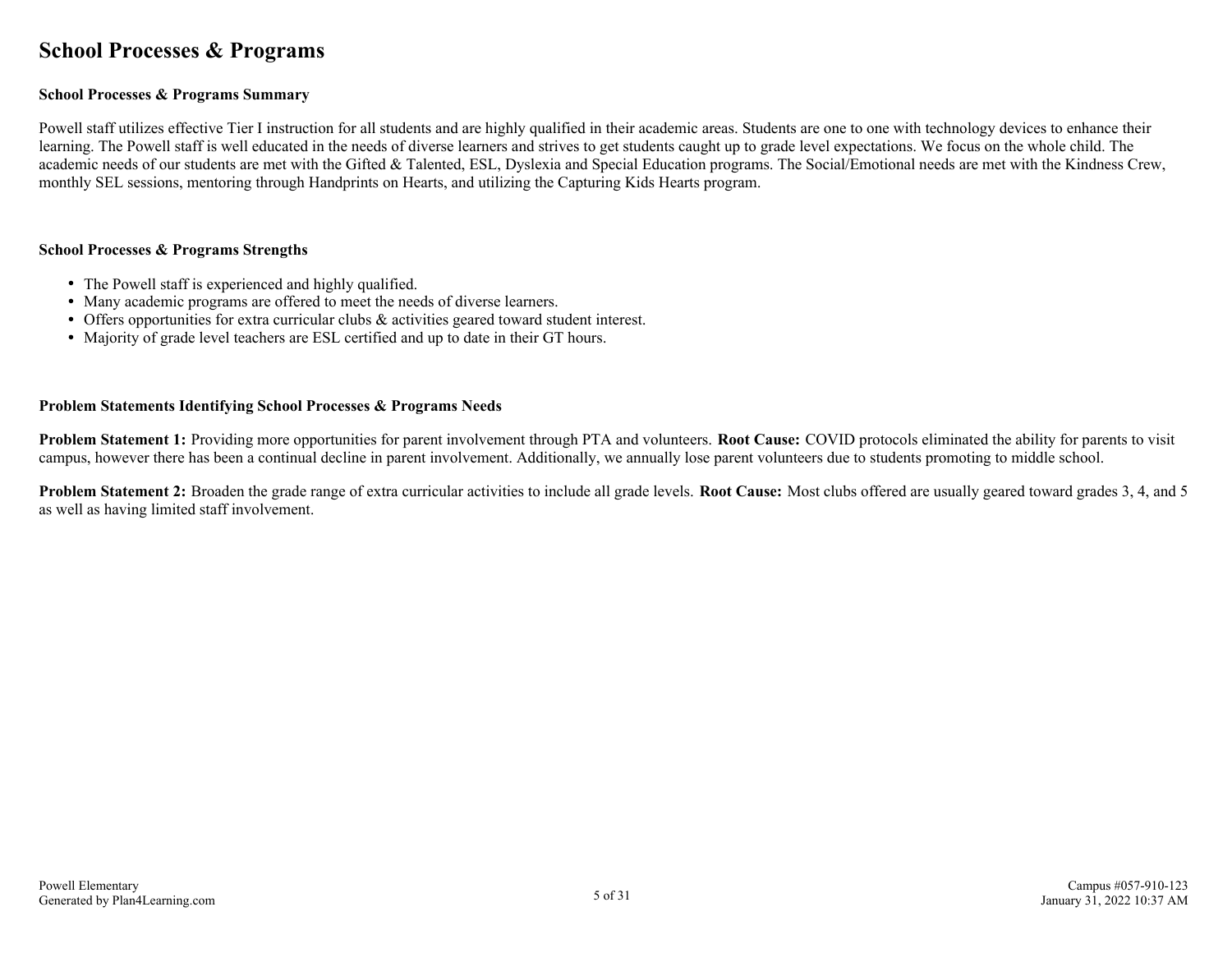### **Perceptions**

#### **Perceptions Summary**

Powell is a traditional elementary school consisting of a welcoming atmosphere, a variety of traditions, and high expectations for all to succeed in an ever-changing world. Our campus strives to enrich, grow, and produce life-long learners who will one day thrive in our community. We believe our students can achieve their personal and academic goals with the help and guidance of all stakeholders.

#### **Perceptions Strengths**

- Powell is perceived by the larger community as a high performing school in a diverse area with active family involvement.
- Powell takes pride in building a strong community.
- The longevity of our staff makes a positive impact in personal and academic performance resulting in a rich culture.

#### **Problem Statements Identifying Perceptions Needs**

**Problem Statement 1 (Prioritized):** Our campus attendance expectations do not correlate with student engagement and performance level on district and state assessments. **Root Cause:** The majority of our students who did not meet their target goal on performance assessments were those with inconsistent attendance.

**Problem Statement 2:** The first day of school starts with instruction, and there is no time to build relationships with students or families. The relationships between staff/students suffer, but need to be cultivated throughout the year to impact learning to the optimum level. **Root Cause:** Our district/campus does not require parent conferences at the beginning of the year, nor does it give us time to cultivate relationships with our students and their families.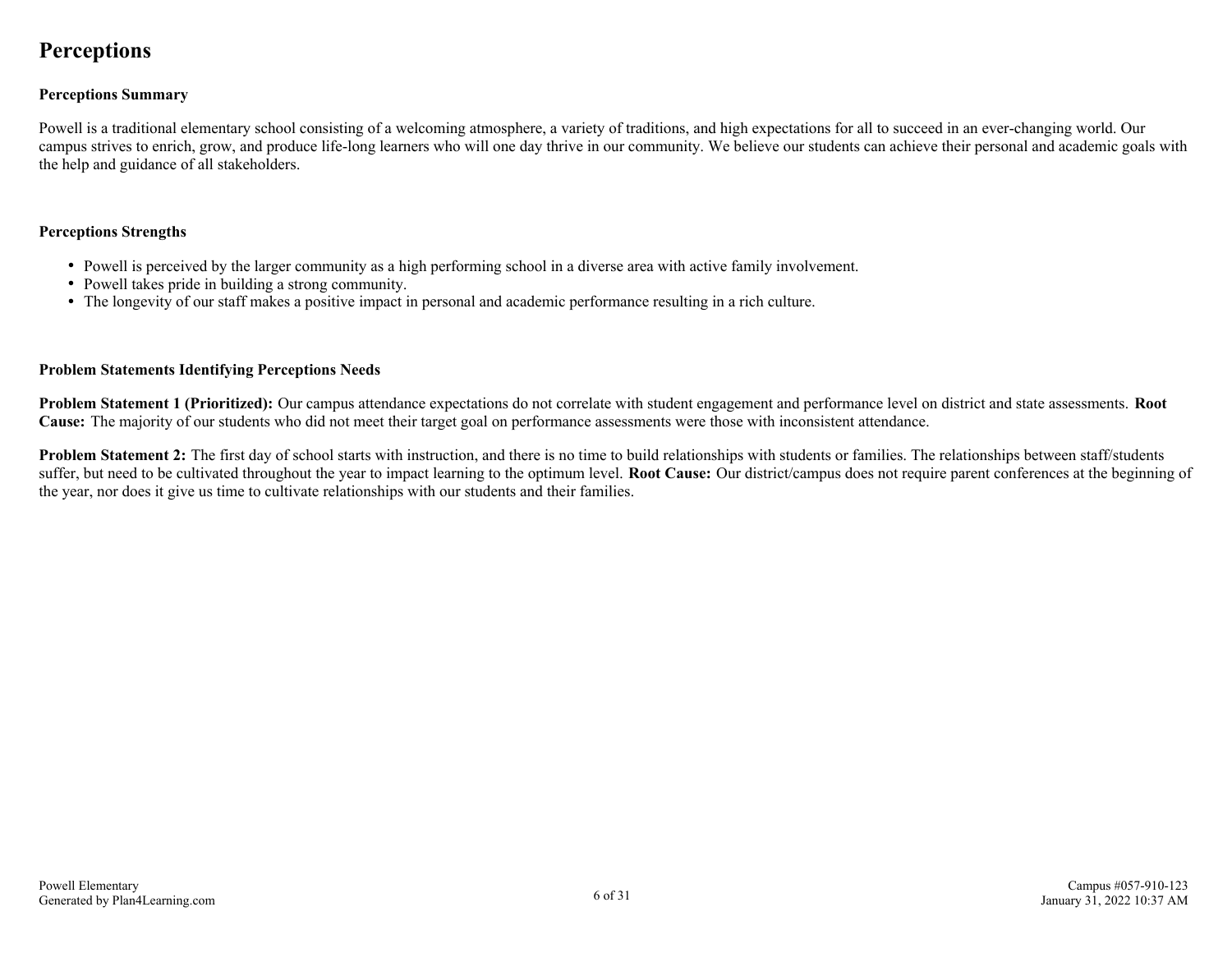## **Priority Problem Statements**

**Problem Statement 1**: Our campus attendance expectations do not correlate with student engagement and performance level on district and state assessments. **Root Cause 1**: The majority of our students who did not meet their target goal on performance assessments were those with inconsistent attendance. **Problem Statement 1 Areas**: Perceptions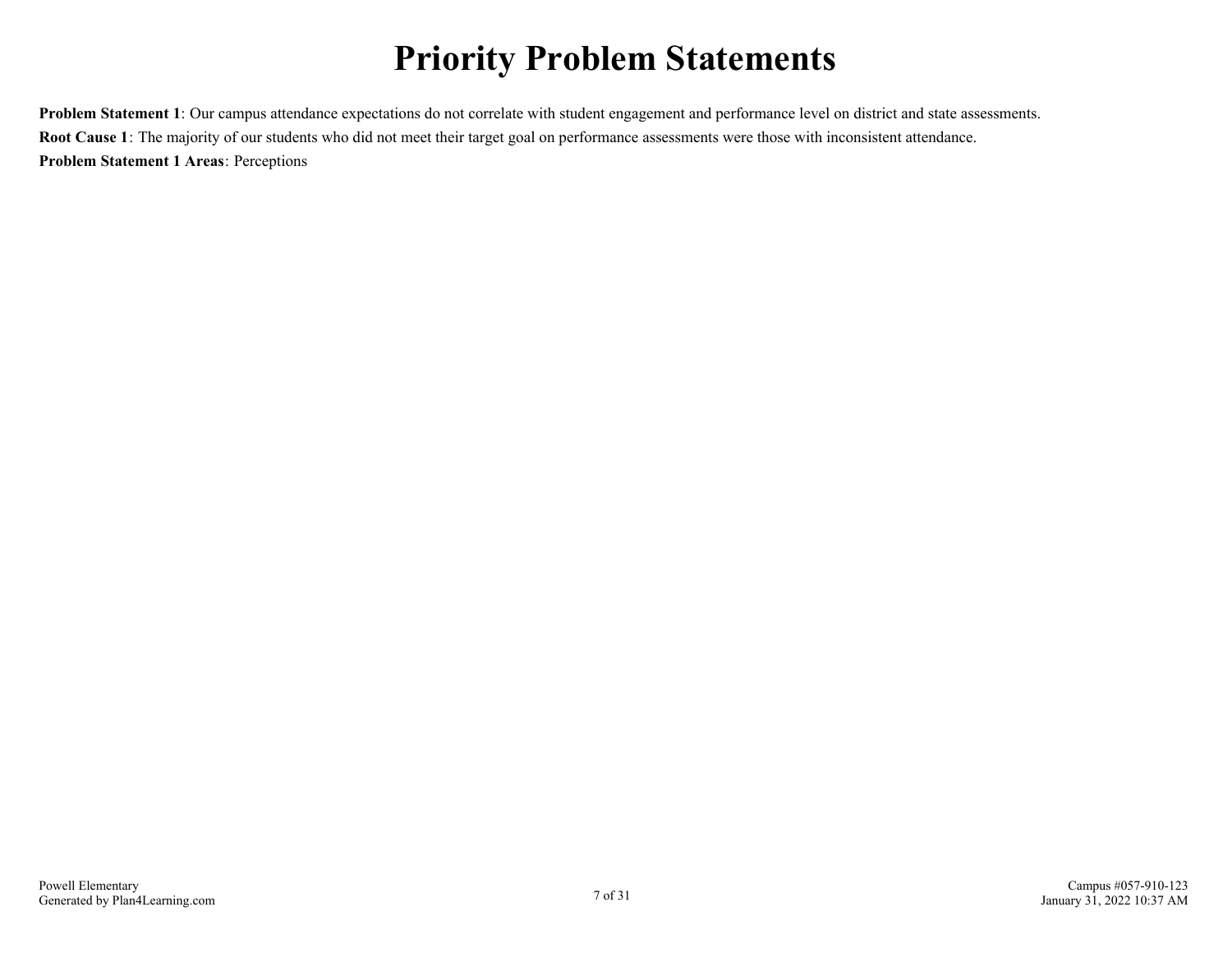## **Comprehensive Needs Assessment Data Documentation**

The following data were used to verify the comprehensive needs assessment analysis:

#### **Improvement Planning Data**

• District goals

#### **Accountability Data**

- Texas Academic Performance Report (TAPR) data
- Accountability Distinction Designations
- Federal Report Card Data

#### **Student Data: Assessments**

- State and federally required assessment information
- (STAAR) current and longitudinal results, including all versions
- STAAR released test questions
- Texas Primary Reading Inventory (TPRI), Tejas LEE, or other alternate early reading assessment results
- Student Success Initiative (SSI) data for Grades 5 and 8
- SSI: Istation Indicators of Progress (ISIP) accelerated reading assessment data for Grades 3-5 (TEA approved statewide license)
- Running Records results
- Observation Survey results
- Istation Indicators of Progress (ISIP) reading assessment data for Grades PK-2

#### **Student Data: Student Groups**

Dyslexia Data

#### **Student Data: Behavior and Other Indicators**

- Attendance data
- Mobility rate, including longitudinal data
- Discipline records
- Violence and/or violence prevention records
- Tobacco, alcohol, and other drug-use data
- Student surveys and/or other feedback

#### **Employee Data**

- Professional learning communities (PLC) data
- Teacher/Student Ratio
- Campus department and/or faculty meeting discussions and data

#### **Parent/Community Data**

• Parent engagement rate

#### **Support Systems and Other Data**

Powell Elementary Generated by Plan4Learning.com 8 of 31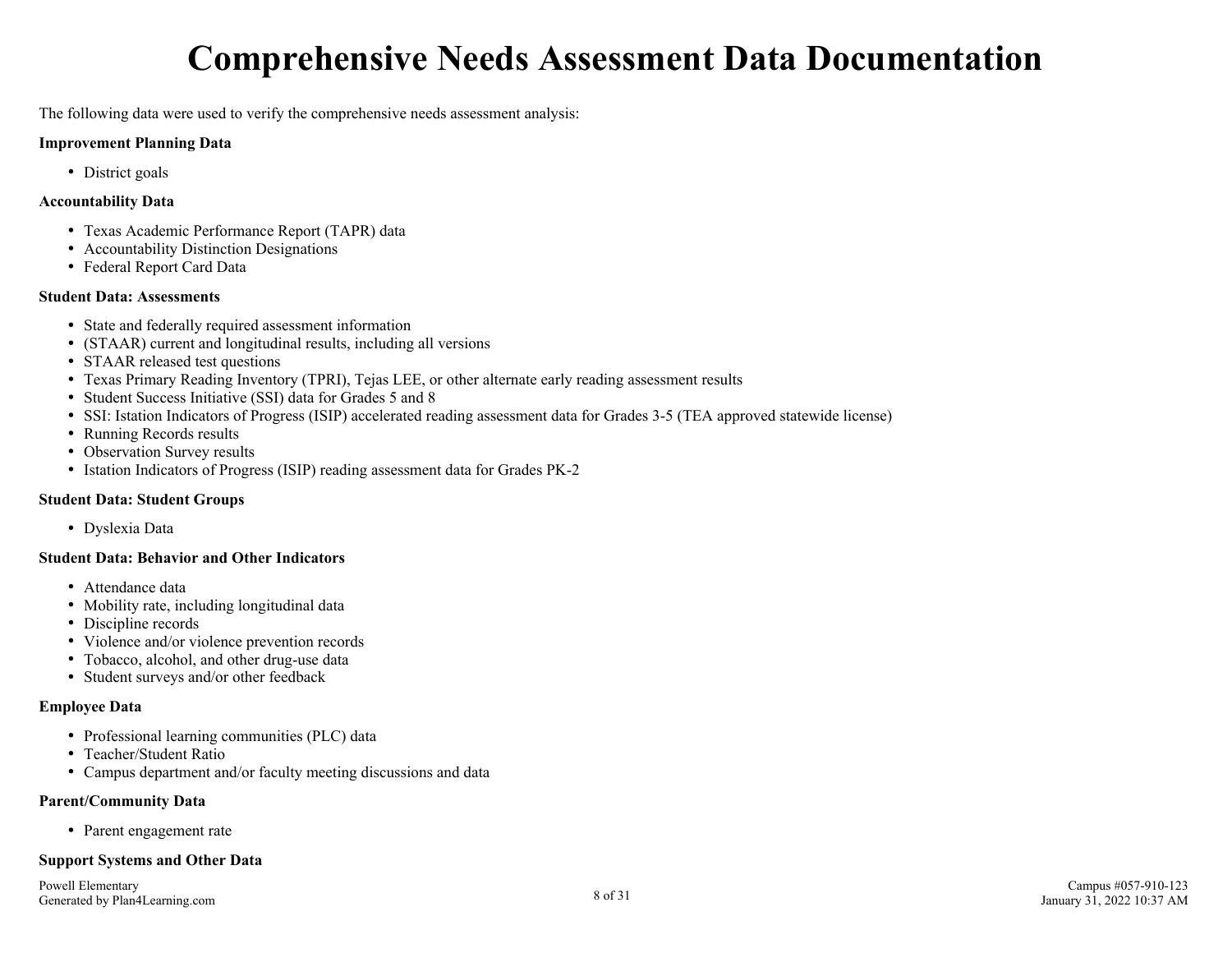- Processes and procedures for teaching and learning, including program implementation
- Communications data
- Budgets/entitlements and expenditures data
- Study of best practices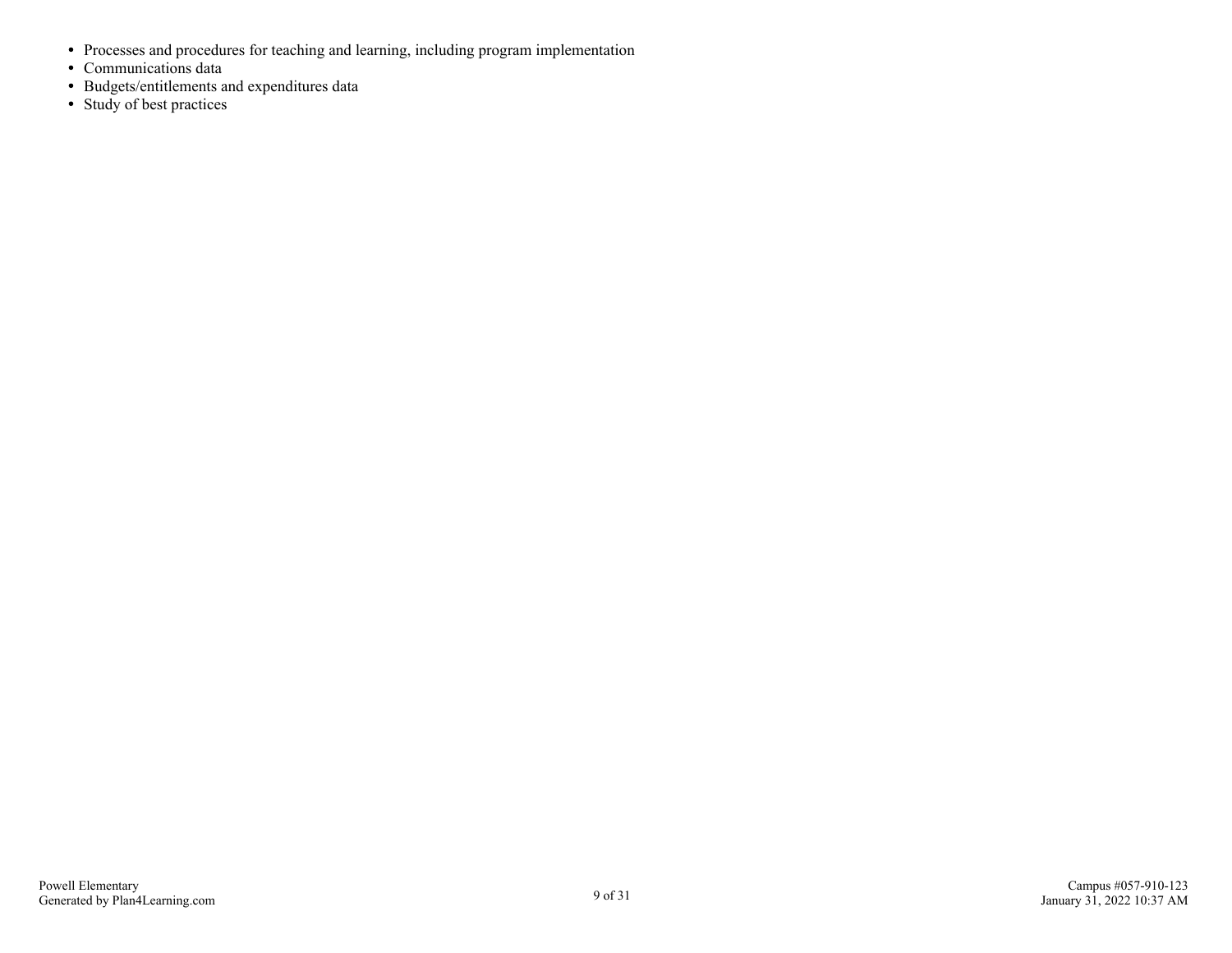## **Goals**

Goal 1: Accelerating Student Achievement: Students will demonstrate exemplary performance in comparison to state, national and international standards in the academic areas of reading, literacy and writing of the English language and in the understanding of mathematics, science and social studies including a focus on SEL and mental health needs. Accelerated learning is needed because many students have experienced learning loss since the COVID-19 pandemic made it necessary to close schools last year. Some of the funds that the District receives through ESSER III will be earmarked for the specific purpose of helping students to catch up academically. Measurements: District benchmark/assessment data, STAAR/EOC data, graduation/completion rates, attendance rate. (TEA Strategic Priorities: 2, 3, 4 and Local Strategic Priorities 6, 7)

**Performance Objective 1:** Accelerate and increase the academic achievement for all students as measured by district and state assessment performance and growth. Which will decrease dropout rates and increase completion rates for students designated as At-Risk of dropping out of school by TEA definitions. Continue to implement needs assessment processes and Professional Learning Communities (PLC) at each campus for data analysis of student achievement and behaviors for timely and effective interventions for all students in all subject areas.

#### **Targeted or ESF High Priority**

**HB3 Goal**

**Evaluation Data Sources:** District Data Sources and State Accountability Ratings and Reports

| <b>Strategy 1 Details</b>                                                                                                                                                                                                                                                                                                                                                                                                          | <b>Reviews</b> |                  |     |                  |
|------------------------------------------------------------------------------------------------------------------------------------------------------------------------------------------------------------------------------------------------------------------------------------------------------------------------------------------------------------------------------------------------------------------------------------|----------------|------------------|-----|------------------|
| Strategy 1: PLCs will be held weekly (on Wednesdays) during conference time and during some Wednesday afternoon                                                                                                                                                                                                                                                                                                                    |                | <b>Formative</b> |     | <b>Summative</b> |
| staff meeting times. PLCs will focus on lesson planning, instructional delivery and student centered activities using student<br>data.                                                                                                                                                                                                                                                                                             | <b>Nov</b>     | Jan              | Mar | June             |
| PBMAS Indicates a level 1 caution regarding performance in the areas of math, reading, and science. These areas will be<br>addressed through PLC and targeted planning/instruction.<br><b>Strategy's Expected Result/Impact:</b> Teachers will use PLC time to plan/implement/reflect on instructional<br>delivery using student data.<br>Staff Responsible for Monitoring: Connections Teacher, Principal, Teachers, Team Leaders | 25%            | 60%              | 0%  |                  |
| <b>Strategy 2 Details</b>                                                                                                                                                                                                                                                                                                                                                                                                          |                | <b>Reviews</b>   |     |                  |
| <b>Strategy 2:</b> Behavior and academic RTI will be implemented and closely monitored by staff and administration using                                                                                                                                                                                                                                                                                                           |                | <b>Formative</b> |     | Summative        |
| formative and summative assessment data, including universal screeners and state testing, to improve student engagement<br>and emotional/academic achievement.                                                                                                                                                                                                                                                                     | <b>Nov</b>     | Jan              | Mar | June             |
| Strategy's Expected Result/Impact: With support, students will grow academically and behaviorally with RTI<br>support from their teacher(s).<br><b>Staff Responsible for Monitoring:</b> Principal, Connections Teacher, Teachers, RTI Committee                                                                                                                                                                                   | 35%            | 60%              |     |                  |
|                                                                                                                                                                                                                                                                                                                                                                                                                                    |                |                  |     |                  |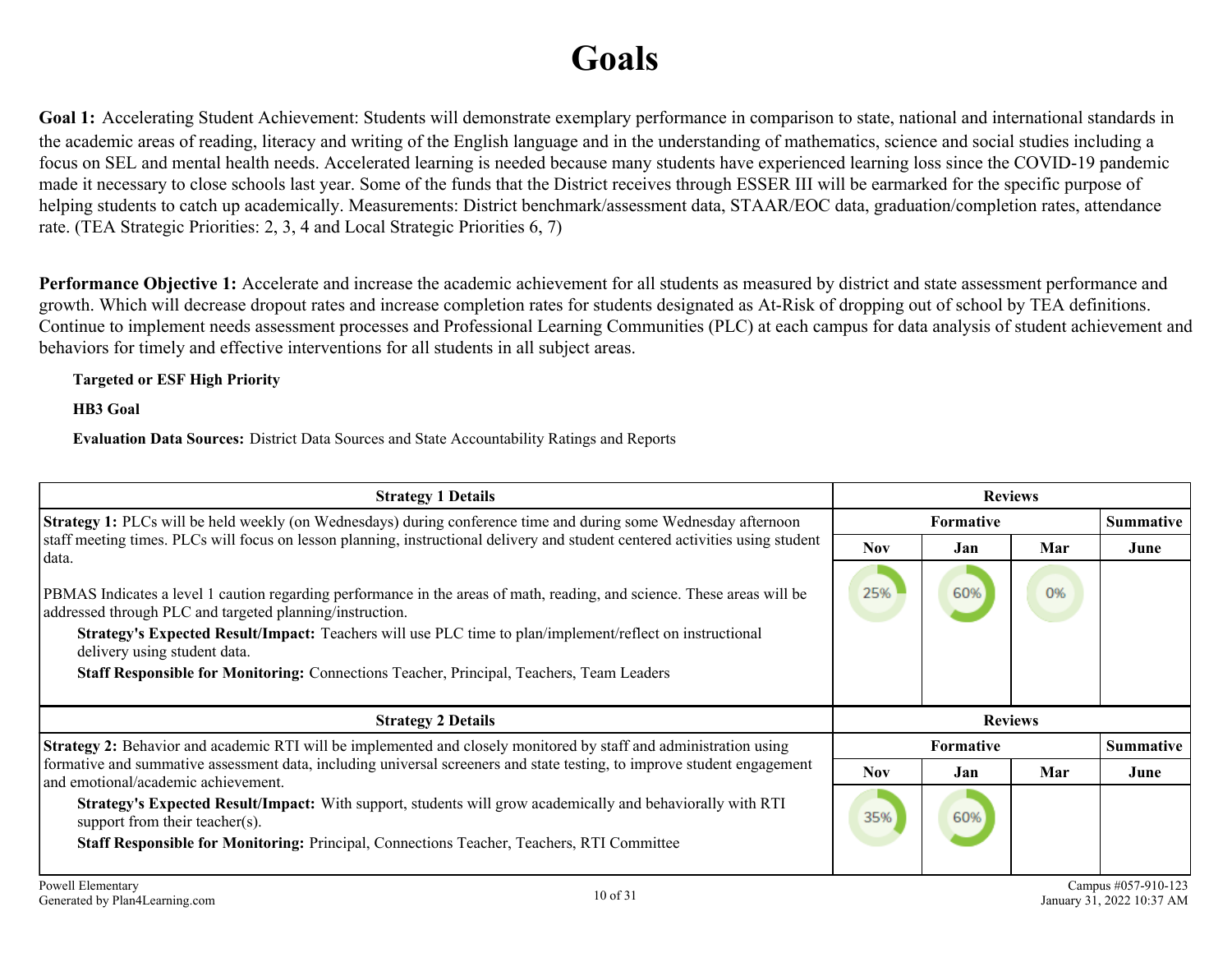| <b>Strategy 3 Details</b>                                                                                                                                                                                                    | <b>Reviews</b> |                  |     |                  |
|------------------------------------------------------------------------------------------------------------------------------------------------------------------------------------------------------------------------------|----------------|------------------|-----|------------------|
| Strategy 3: Students will have access to District approved intervention resources (Pearson Diagnostic Intervention                                                                                                           |                | <b>Formative</b> |     | <b>Summative</b> |
| Kit/Renaissance Learning/Patterns of Power/Project Read) as an RTI intervention as well as for any struggling students.<br>This program is a research based intervention program.                                            | <b>Nov</b>     | Jan              | Mar | June             |
| Strategy's Expected Result/Impact: Data will indicate students' growth or areas of deficit for teacher<br>intervention and data collection.                                                                                  | 25%            | 60%              |     |                  |
| <b>Staff Responsible for Monitoring: Connections Teacher</b>                                                                                                                                                                 |                |                  |     |                  |
| Principal<br>Secretary                                                                                                                                                                                                       |                |                  |     |                  |
| <b>Funding Sources:</b> iStation Subscription - 199 - SCE - \$7,140                                                                                                                                                          |                |                  |     |                  |
|                                                                                                                                                                                                                              |                |                  |     |                  |
| <b>Strategy 4 Details</b>                                                                                                                                                                                                    |                | <b>Reviews</b>   |     |                  |
| Strategy 4: At risk students will be invited to tutoring to prepare for state assessments as well as scaffold prerequisite skills.<br>The campus will utilize teaching staff and supporting materials to meet student needs. |                | Formative        |     | <b>Summative</b> |
| Strategy's Expected Result/Impact: Data will indicate student growth and a decline in deficits with prerequisite<br>skills.                                                                                                  | <b>Nov</b>     | Jan              | Mar | June             |
| <b>Staff Responsible for Monitoring:</b> Teachers, Connections Teacher, Principal, Secretary                                                                                                                                 | 45%            | 60%              |     |                  |
| <b>Funding Sources:</b> STAAR Tutoring Materials - 199 - General Fund - SCE - \$3,600                                                                                                                                        |                |                  |     |                  |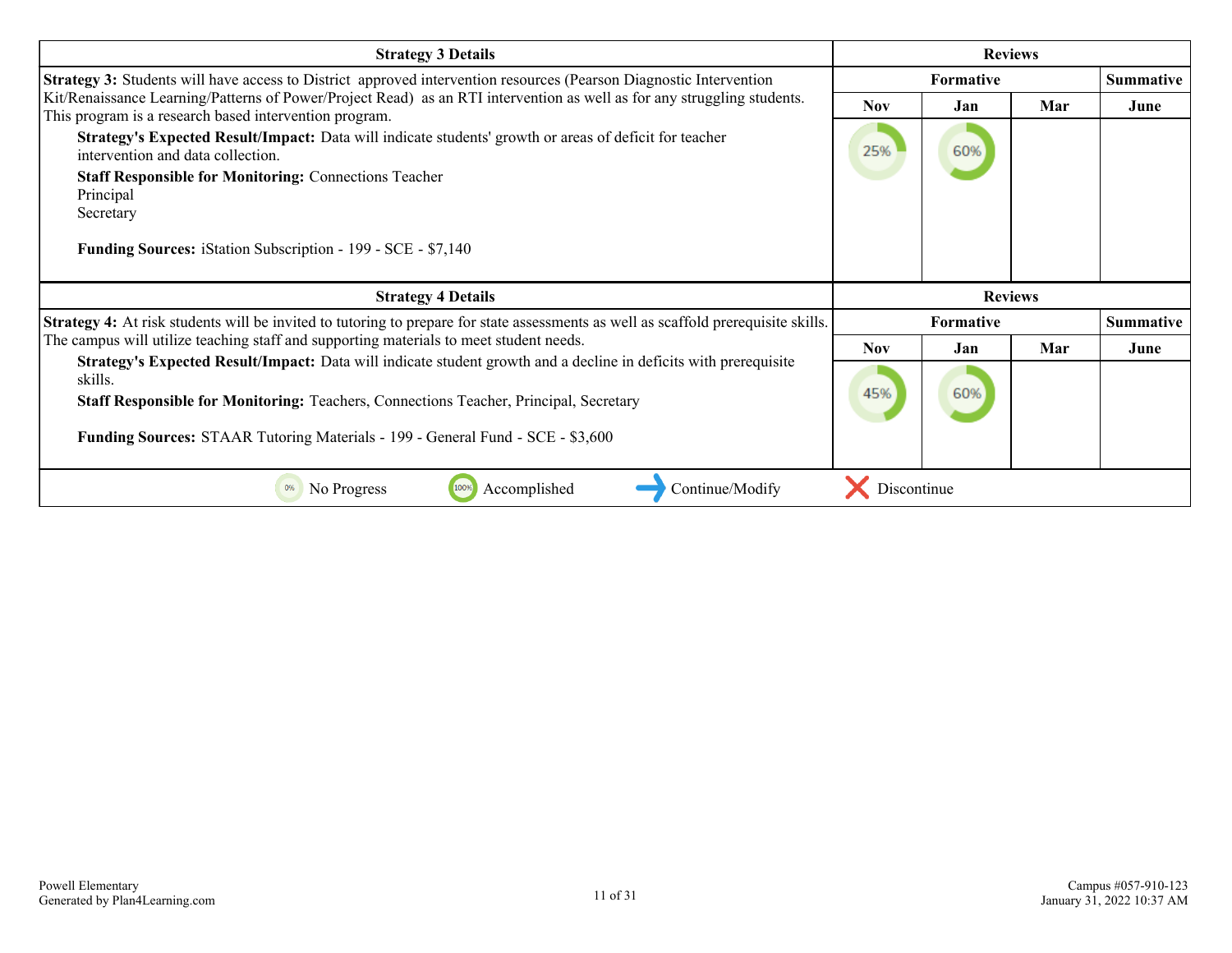**Performance Objective 2:** Provide high quality preschool programs to improve educational objectives for eligible children that include activities to engage families and to improve the transition from Pre-Kindergarten-Kindergarten into elementary programs. (ESSA requirement)

**Evaluation Data Sources:** Enrollment data, GPISD assessment data

| <b>Strategy 1 Details</b>                                                                                                                                   | <b>Reviews</b>   |     |     |                  |
|-------------------------------------------------------------------------------------------------------------------------------------------------------------|------------------|-----|-----|------------------|
| Strategy 1: Advertise GPISD options for Pre-K through parent contact, social media, marquee announcements, and                                              | <b>Formative</b> |     |     | <b>Summative</b> |
| attendance at the GPISD experience. Front office staff will be knowledgeable in the campuses offering PreK and the<br>application process.                  | <b>Nov</b>       | Jan | Mar | June             |
| Strategy's Expected Result/Impact: Increased enrollment for GPISD PreK programs.<br>Staff Responsible for Monitoring: PEIMS, Assistant Principal, Principal | 25%              | 65% |     |                  |
| Continue/Modify<br>Accomplished<br>No Progress                                                                                                              | Discontinue      |     |     |                  |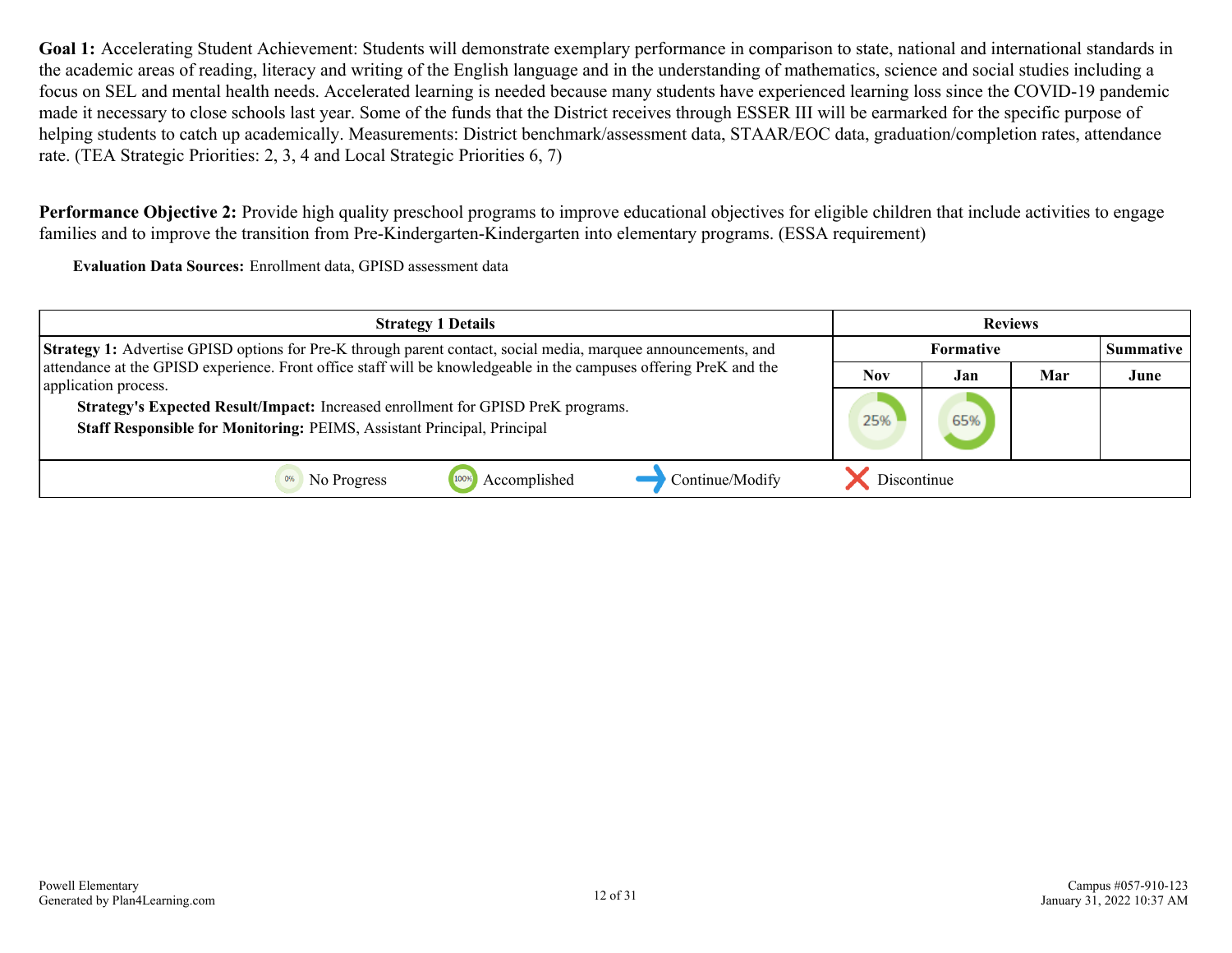**Performance Objective 3:** Implement College/Career Ready Initiatives, through Programs and Schools of Choice, with annual increases in successful completion rates and STAAR post-secondary rates, college coursework, college acceptance rates and career and technical learning opportunities that lead to skill attainment for in-demand occupations or industries. (ESSA requirement)

**Evaluation Data Sources:** College acceptance, AP course data, completion rates, Programs of Study completion, Licenses and certifications received by students.

| <b>Strategy 1 Details</b>                                                                                                                                                         | <b>Reviews</b>   |                  |                |                  |
|-----------------------------------------------------------------------------------------------------------------------------------------------------------------------------------|------------------|------------------|----------------|------------------|
| Strategy 1: Character Education will be an integral part of the curriculum at Colin Powell. Morning announcements will                                                            |                  | <b>Formative</b> |                | <b>Summative</b> |
| include a character trait and "words to live by". Students from each class will be recognized at the end of each month for<br>having portrayed good character during the month.   | <b>Nov</b>       | Jan              | Mar            | June             |
| Strategy's Expected Result/Impact: Certificates given for good character traits.                                                                                                  | 25%              | 50%              |                |                  |
| Reduction of office referrals for character related infractions.                                                                                                                  |                  |                  |                |                  |
| <b>Staff Responsible for Monitoring: Counselor, Principal, Secretary</b>                                                                                                          |                  |                  |                |                  |
|                                                                                                                                                                                   |                  |                  |                |                  |
| <b>Strategy 2 Details</b>                                                                                                                                                         | <b>Reviews</b>   |                  |                |                  |
| <b>Strategy 2:</b> Powell Students will participate in a week long college/career focus in November (GenTX). Fourth grade                                                         | <b>Formative</b> |                  |                | <b>Summative</b> |
| students will write to colleges and fifth grade will "become" wax figures and will teach other students about careers while<br>other grades will research specific career fields. | <b>Nov</b>       | Jan              | Mar            | June             |
| Strategy's Expected Result/Impact: Reflective papers written after students have visited the "Wax Museum"<br><b>Staff Responsible for Monitoring: Counselor, Teachers</b>         | 100%             | 100%             | 100%           |                  |
| <b>Strategy 3 Details</b>                                                                                                                                                         |                  |                  | <b>Reviews</b> |                  |
| <b>Strategy 3:</b> Powell students will all have access to "XELLO" - an online career program they are able to access both at                                                     |                  | <b>Formative</b> |                | <b>Summative</b> |
| school and at home.                                                                                                                                                               | <b>Nov</b>       | Jan              | Mar            | June             |
| Strategy's Expected Result/Impact: Review of student engagement/participation within the program.<br><b>Staff Responsible for Monitoring: Counselor</b>                           | 25%              | 55%              |                |                  |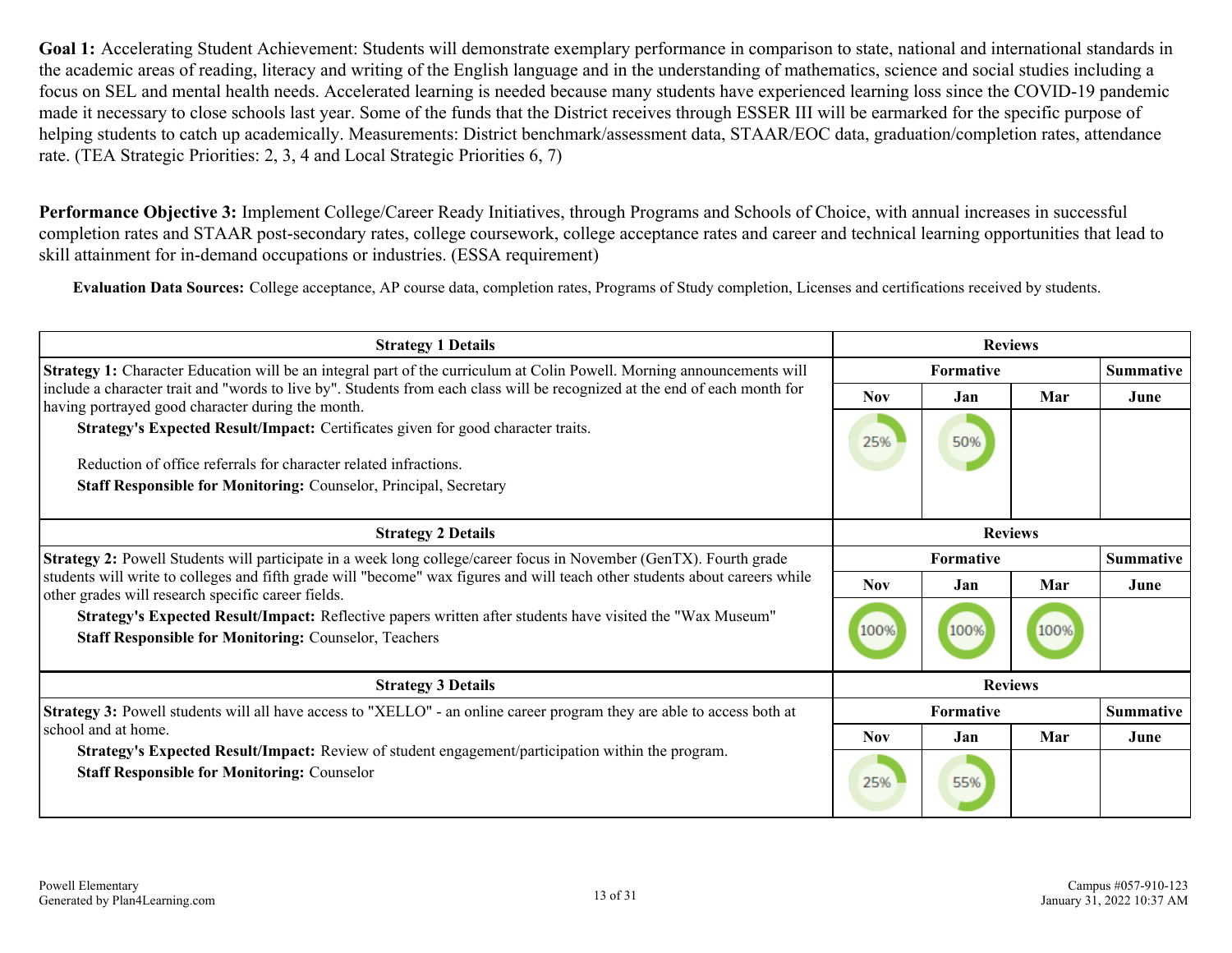| <b>Strategy 4 Details</b>                                                                                                                                             | <b>Reviews</b>   |     |     |                  |
|-----------------------------------------------------------------------------------------------------------------------------------------------------------------------|------------------|-----|-----|------------------|
| <b>Strategy 4:</b> A Career Fair providing students opportunities to hear from various citizens about their careers will be held in                                   | <b>Formative</b> |     |     | <b>Summative</b> |
| the spring of the year. A focus on the education needed for the career as well as the duties and responsibilities of the career<br>path will be shared with students. | <b>Nov</b>       | Jan | Mar | June             |
| Strategy's Expected Result/Impact: On-going writing projects as well as posters and oral presentations from<br>students sharing their new knowledge will be graded.   | 25%              | 55% |     |                  |
| <b>Staff Responsible for Monitoring: Counselor, teachers</b>                                                                                                          |                  |     |     |                  |
| Continue/Modify<br>Accomplished<br>No Progress                                                                                                                        | Discontinue      |     |     |                  |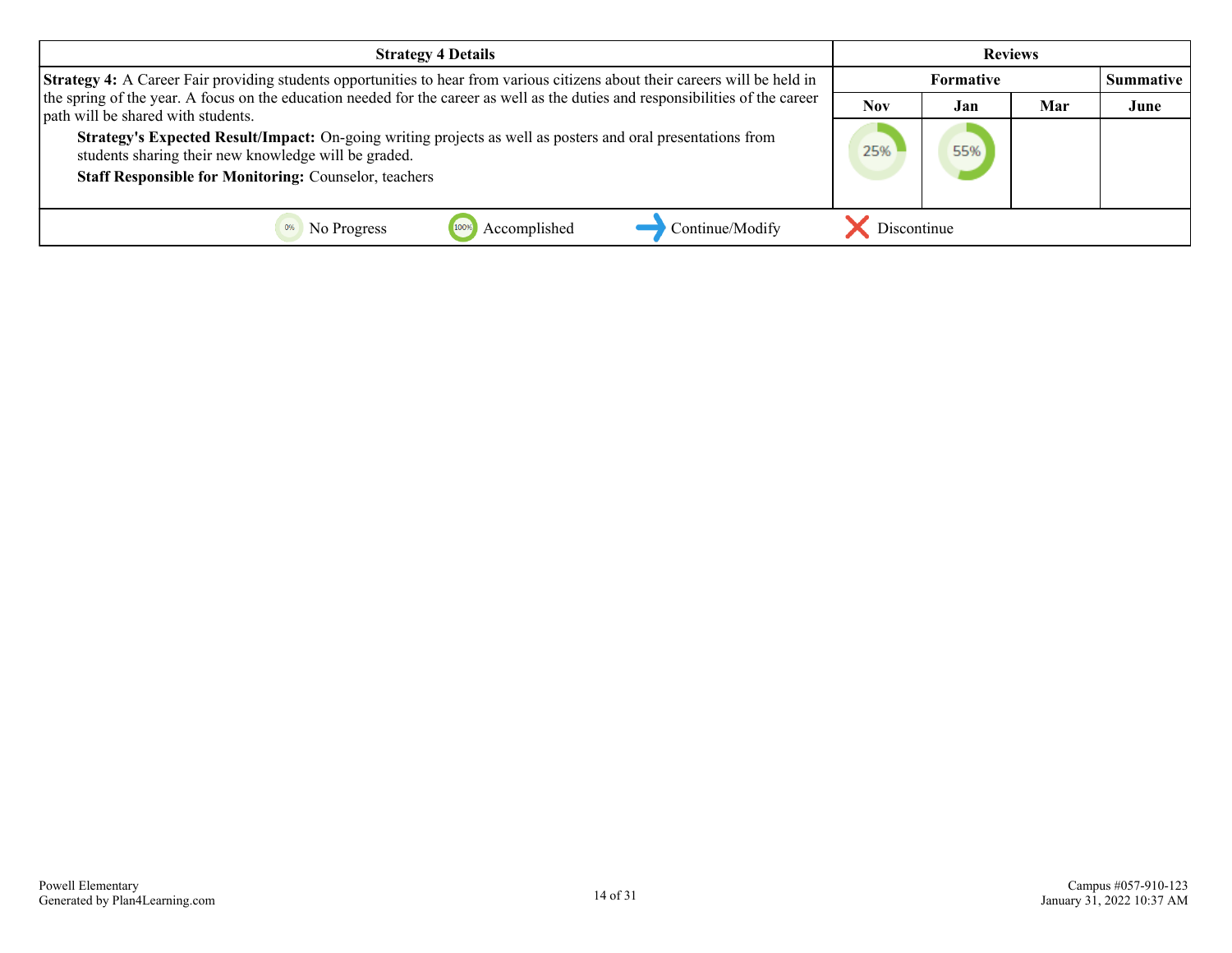**Performance Objective 4:** Provide prescriptive instructional services and interventions to address identified student needs for specific groups of students as required and necessary, (SPED, LEP, GT, Homeless, Students in Foster Care, Migrant and at risk)

**Evaluation Data Sources:** tutoring records, prescriptive interventions documentation

| <b>Strategy 1 Details</b>                                                                                                                                                           |                  | <b>Reviews</b>   |     |                  |                  |  |  |
|-------------------------------------------------------------------------------------------------------------------------------------------------------------------------------------|------------------|------------------|-----|------------------|------------------|--|--|
| <b>Strategy 1:</b> Refer families to GPISD Migrant Recruiter. Implement TX Migrant supplemental services.                                                                           |                  | <b>Formative</b> |     | <b>Summative</b> |                  |  |  |
| Strategy's Expected Result/Impact: Students will receive support from the district.                                                                                                 | <b>Nov</b>       | Jan              | Mar | June             |                  |  |  |
| <b>Staff Responsible for Monitoring: PEIMS</b>                                                                                                                                      | 25%              | 65%              |     |                  |                  |  |  |
| <b>Strategy 2 Details</b>                                                                                                                                                           | <b>Reviews</b>   |                  |     |                  |                  |  |  |
| <b>Strategy 2:</b> Identified GT students are served daily by a certified GT teacher and work with their grade level GT peers on                                                    | <b>Formative</b> |                  |     | <b>Summative</b> |                  |  |  |
| high rigor extension and enrichment activities.                                                                                                                                     | <b>Nov</b>       | Jan              | Mar | June             |                  |  |  |
| Strategy's Expected Result/Impact: GT students will maintain high levels of academic achievement in class                                                                           |                  |                  |     |                  |                  |  |  |
| and on district/state assessments.<br>Staff Responsible for Monitoring: GT teacher, Principal                                                                                       | 25%              | 75%              |     |                  |                  |  |  |
| <b>Strategy 3 Details</b>                                                                                                                                                           |                  | <b>Reviews</b>   |     |                  |                  |  |  |
| Strategy 3: Identified SPED students will be served in a Functional Skills classroom and/or through inclusion services in a                                                         |                  | <b>Formative</b> |     |                  | <b>Summative</b> |  |  |
| general education setting lead by certified Special Education teachers and para-professionals.                                                                                      | <b>Nov</b>       | Jan              | Mar | June             |                  |  |  |
| PBMAS Indicates a level 1 caution regarding performance in the areas of math, reading, and science. These areas will be<br>addressed through PLC and targeted planning/instruction. | 50%              | 70%              |     |                  |                  |  |  |
| Strategy's Expected Result/Impact: Identified students' progress reports on their individual goals according to<br>their IEP.                                                       |                  |                  |     |                  |                  |  |  |
| Staff Responsible for Monitoring: ARD committee, Administrators,                                                                                                                    |                  |                  |     |                  |                  |  |  |
| Certified Special Education Teachers, Special Education paras                                                                                                                       |                  |                  |     |                  |                  |  |  |
|                                                                                                                                                                                     |                  |                  |     |                  |                  |  |  |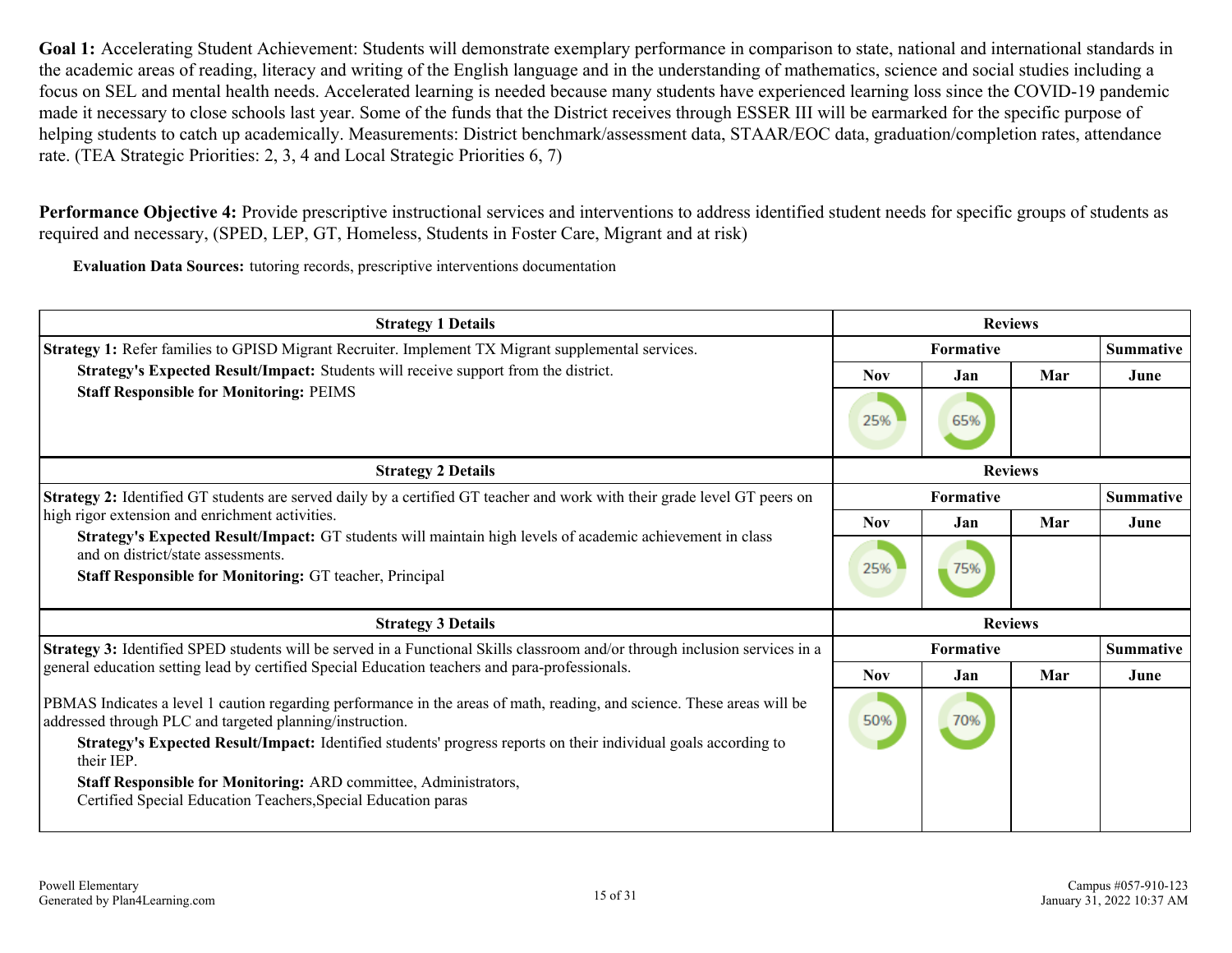| <b>Strategy 4 Details</b>                                                                                                                                                                        | <b>Reviews</b>   |     |     |                  |
|--------------------------------------------------------------------------------------------------------------------------------------------------------------------------------------------------|------------------|-----|-----|------------------|
| <b>Strategy 4:</b> Teachers will identify struggling students to provide targeted instruction in order to prepare for state                                                                      | <b>Formative</b> |     |     | <b>Summative</b> |
| assessments.                                                                                                                                                                                     | Nov              | Jan | Mar | June             |
| Strategy's Expected Result/Impact: Increased student achievement in all areas, but specifically those students<br>coded at-risk.<br><b>Staff Responsible for Monitoring: Connections Teacher</b> | 30%              | 55% |     |                  |
| Continue/Modify<br>Accomplished<br>No Progress                                                                                                                                                   | Discontinue      |     |     |                  |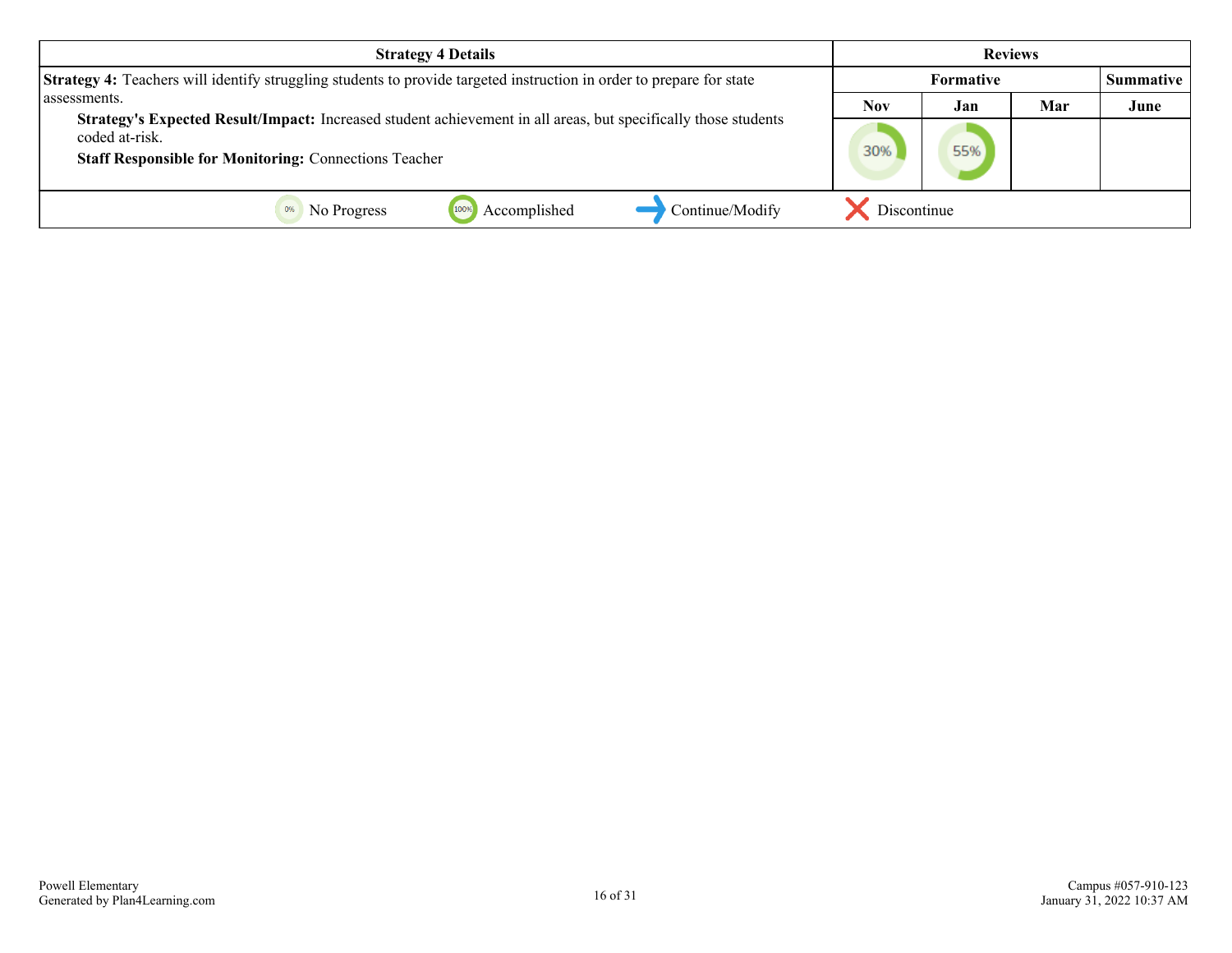**Performance Objective 5:** Continue the implementation of social and emotional learning curriculum to improve relational capacity between administrators, teachers and students and their families to improve the teaching and learning environment including building healthy relationships, bullying prevention, self regulation, etc.

**Evaluation Data Sources:** Program documentation (Rachel's Challenge and/or Capturing Kids' Hearts), student/teacher feedback

| <b>Strategy 1 Details</b>                                                                                                           | <b>Reviews</b>   |                  |     |                  |
|-------------------------------------------------------------------------------------------------------------------------------------|------------------|------------------|-----|------------------|
| <b>Strategy 1:</b> All staff members will be trained to use Capturing Kids Hears curriculum and programming.                        | <b>Formative</b> |                  |     | <b>Summative</b> |
| Strategy's Expected Result/Impact: Increased empathy toward others, decrease in student misbehavior,<br>increased teacher retention | <b>Nov</b>       | Jan              | Mar | June             |
| <b>Staff Responsible for Monitoring: Principal</b>                                                                                  | 35%              | 70%              |     |                  |
| <b>Strategy 2 Details</b>                                                                                                           |                  | <b>Reviews</b>   |     |                  |
| <b>Strategy 2:</b> Students will receive monthly guidance lessons including anti-bullying, self-regulation, and drug free lessons.  |                  | <b>Formative</b> |     | <b>Summative</b> |
| Strategy's Expected Result/Impact: Increased inclusion for all students, decrease in bullying reports and                           | <b>Nov</b>       | Jan              | Mar | June             |
| incidents, decrease in discipline referrals.<br><b>Staff Responsible for Monitoring: Counselor</b>                                  | 30%              | 60%              |     |                  |
| Accomplished<br>Continue/Modify<br>0%<br>No Progress                                                                                | Discontinue      |                  |     |                  |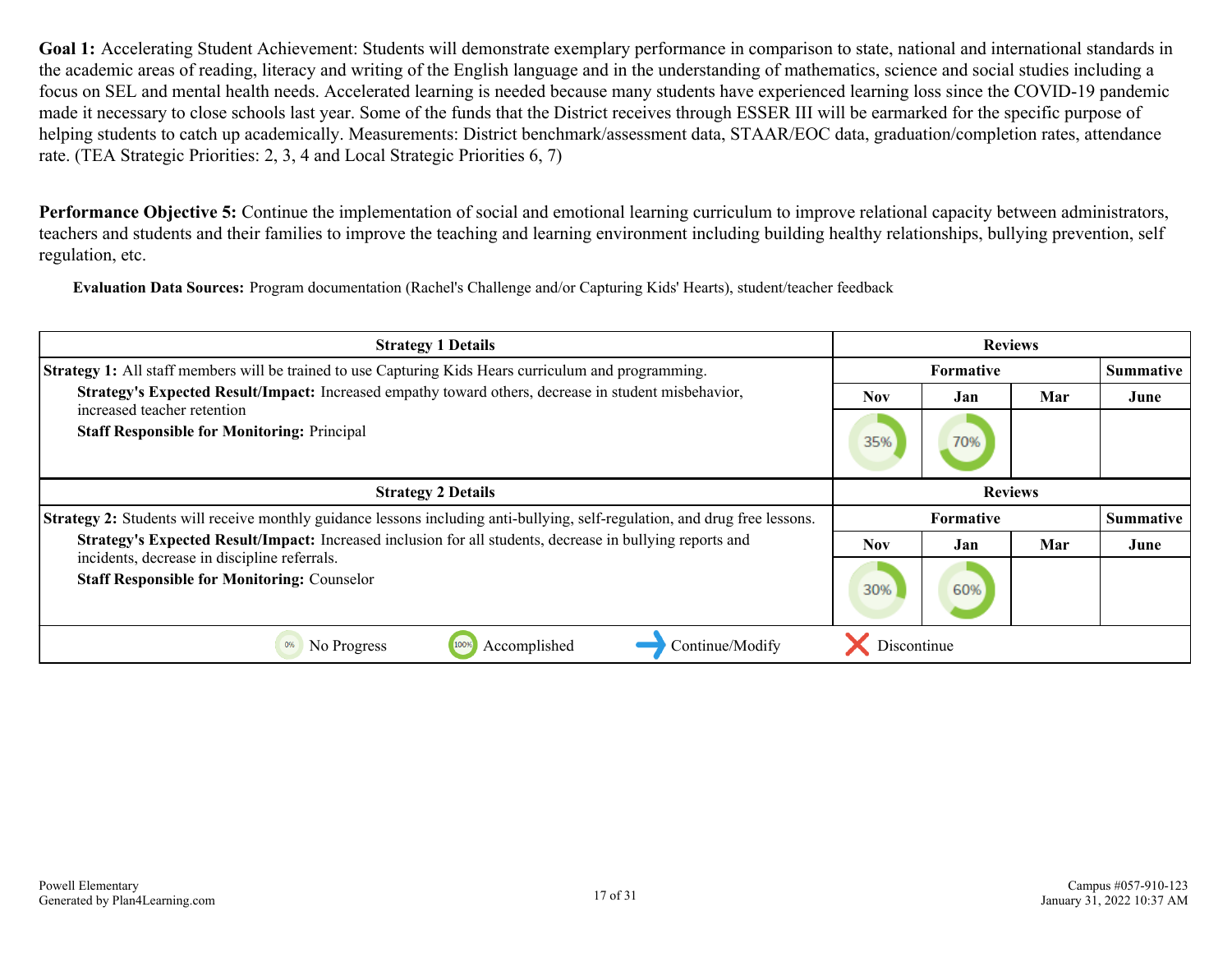**Performance Objective 6:** Improve student attendance with software that monitors attendance, provides student detail reports, sends notifications in home language and prepares reports for PEIMS and administrators.

**Evaluation Data Sources:** Attendance Reports.

| <b>Strategy 1 Details</b>                                                                                               | <b>Reviews</b>   |     |     |                  |
|-------------------------------------------------------------------------------------------------------------------------|------------------|-----|-----|------------------|
| <b>Strategy 1:</b> Accurate tracking of student attendance by teachers and students. Provide incentives for attendance. | <b>Formative</b> |     |     | <b>Summative</b> |
| Strategy's Expected Result/Impact: Increase overall student attendance by tracking and rewarding individual             | Nov              | Jan | Mar | June             |
| attendance.<br>Staff Responsible for Monitoring: Teachers, PEIMS Clerk, Principal                                       | 40%              | 75% |     |                  |
| Continue/Modify<br>Accomplished<br>No Progress                                                                          | Discontinue      |     |     |                  |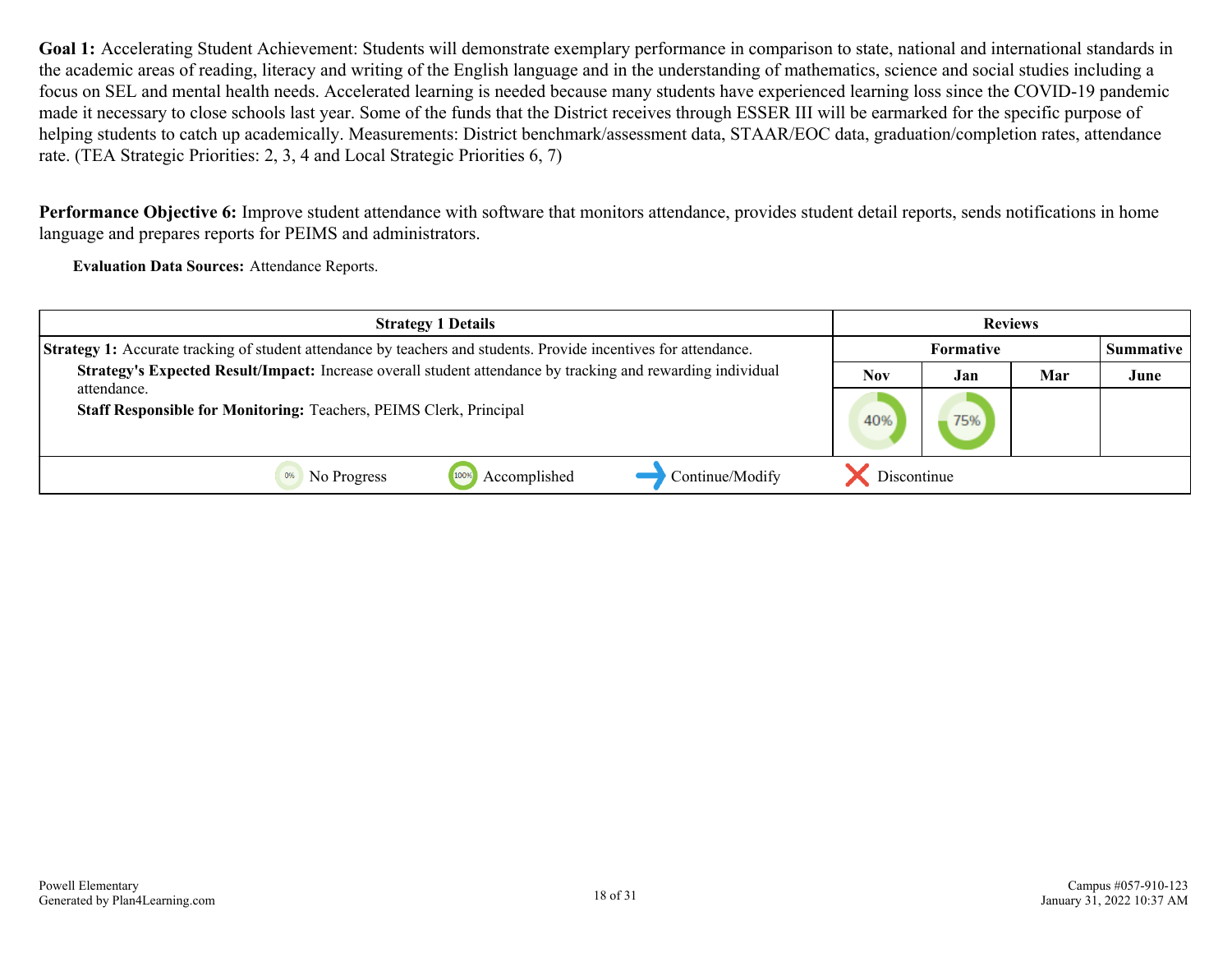**Goal 2:** Unlocking Leadership, Recruitment, Support and Retention of Personnel: Teachers and administrators will be recruited, developed and retained, with educators keeping abreast of the development of creative and innovative techniques in instruction and administration, using those techniques to improve student learning. Measurements: Recruitment data, retention rates, campus/district training records, evidence of leadership pipeline implementation, classroom walk-through, teacher/staff evaluations. (TEA Strategic Priority 1: Local Strategic Priority 7)

**Performance Objective 1:** Support district's leadership mission and goals: We Create Success-We Lead by Example-We Empower People through leadership development initiatives and professional development for teachers and staff.

**Evaluation Data Sources:** classroom walkthrough data, teacher evaluation system data

| <b>Strategy 1 Details</b>                                                                                                                                                                                                                                                                                                                                                                       | <b>Reviews</b>   |     |     |      |
|-------------------------------------------------------------------------------------------------------------------------------------------------------------------------------------------------------------------------------------------------------------------------------------------------------------------------------------------------------------------------------------------------|------------------|-----|-----|------|
| <b>Strategy 1:</b> Planned learning communities (PLC) within grade level teams facilitated by an instructional coach to improve                                                                                                                                                                                                                                                                 | <b>Formative</b> |     |     |      |
| teacher quality, curriculum knowledge and academic achievement.                                                                                                                                                                                                                                                                                                                                 | <b>Nov</b>       | Jan | Mar | June |
| PBMAS Indicates a level 1 caution regarding performance in the areas of math, reading, and science. These areas will be<br>addressed through PLC and targeted planning/instruction.<br>Strategy's Expected Result/Impact: Increase in student achievement as a result of more effective planning and<br>instruction.<br><b>Staff Responsible for Monitoring: Connections Teacher, Principal</b> | 35%              | 55% |     |      |
| Accomplished<br>Continue/Modify<br>No Progress                                                                                                                                                                                                                                                                                                                                                  | Discontinue      |     |     |      |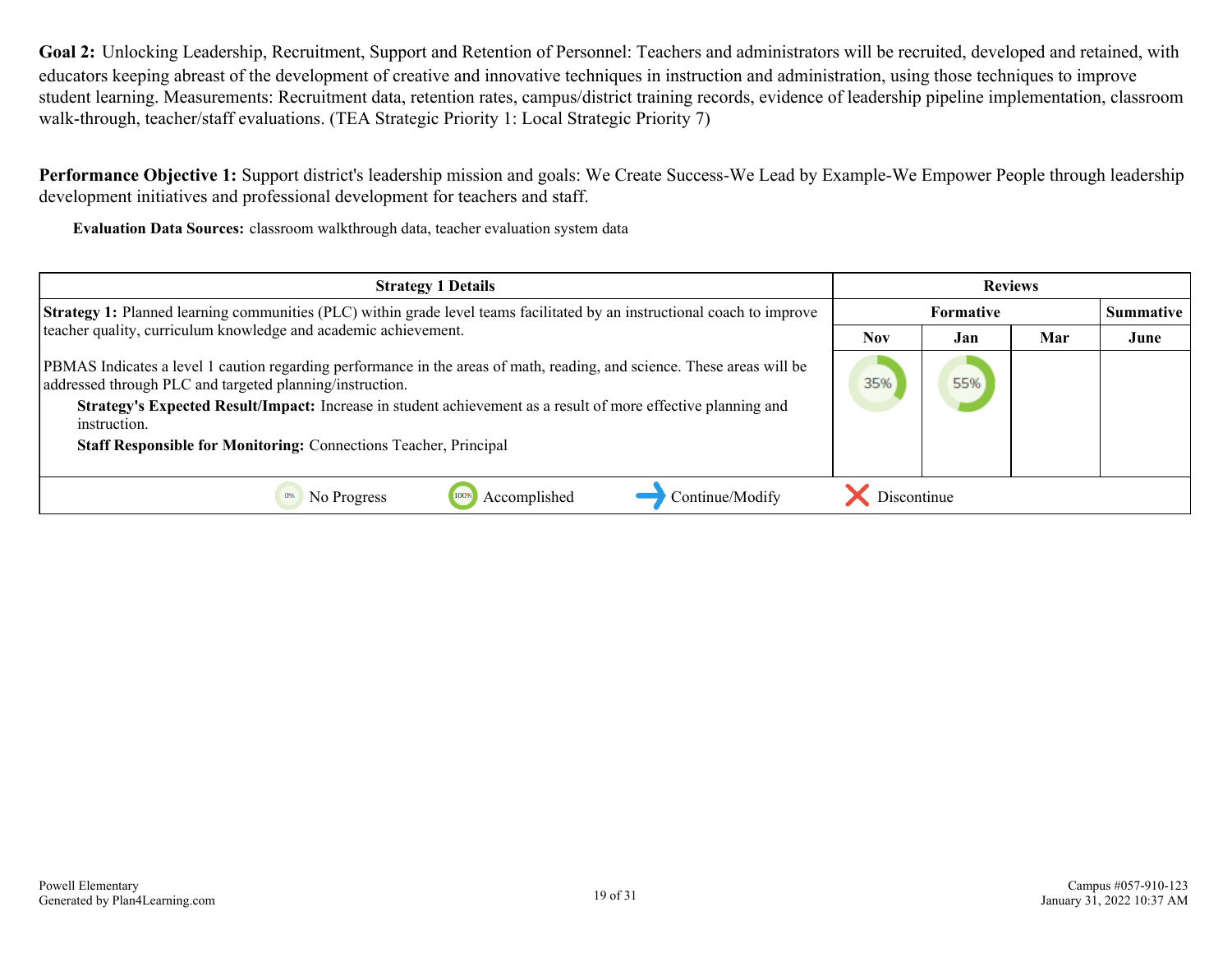**Goal 2:** Unlocking Leadership, Recruitment, Support and Retention of Personnel: Teachers and administrators will be recruited, developed and retained, with educators keeping abreast of the development of creative and innovative techniques in instruction and administration, using those techniques to improve student learning. Measurements: Recruitment data, retention rates, campus/district training records, evidence of leadership pipeline implementation, classroom walk-through, teacher/staff evaluations. (TEA Strategic Priority 1: Local Strategic Priority 7)

**Performance Objective 2:** Develop and implement initiatives to recruit, hire and retain effective teachers, campus administrators and other instructional leaders. Special attention will be given to address the needs of high-need campuses receiving effective and experienced teachers.Provide a continued focus on staff wellness and building a positive school climate.

**Evaluation Data Sources:** retention data, recruitment data

| <b>Strategy 1 Details</b>                                                                                                                                                     | <b>Reviews</b> |                  |      |                  |
|-------------------------------------------------------------------------------------------------------------------------------------------------------------------------------|----------------|------------------|------|------------------|
| <b>Strategy 1:</b> Powell teachers will be involved in the hiring and selection process. Teams will have the ability to screen and                                            |                | <b>Formative</b> |      | <b>Summative</b> |
| interview multiple candidates and their top choices will be invited to interview with administration and instructional<br>connections teacher.                                | <b>Nov</b>     | Jan              | Mar  | June             |
| Strategy's Expected Result/Impact: Powell teachers will have a say in who will join their team. In addition,<br>they will be motivated to help grow any struggling teammates. | 100%           | 100%             | 100% |                  |
| Staff Responsible for Monitoring: Principal, team leaders                                                                                                                     |                |                  |      |                  |
| <b>Strategy 2 Details</b>                                                                                                                                                     |                | <b>Reviews</b>   |      |                  |
| Strategy 2: Powell administration will support teacher growth and development through the T-TESS process.                                                                     |                | <b>Formative</b> |      | <b>Summative</b> |
| Strategy's Expected Result/Impact: Teacher growth and student achievement                                                                                                     | <b>Nov</b>     | Jan              | Mar  | June             |
| <b>Staff Responsible for Monitoring: Administration</b>                                                                                                                       | 30%            | 50%              |      |                  |
| Accomplished<br>Continue/Modify<br>0%<br>No Progress<br>100%                                                                                                                  | Discontinue    |                  |      |                  |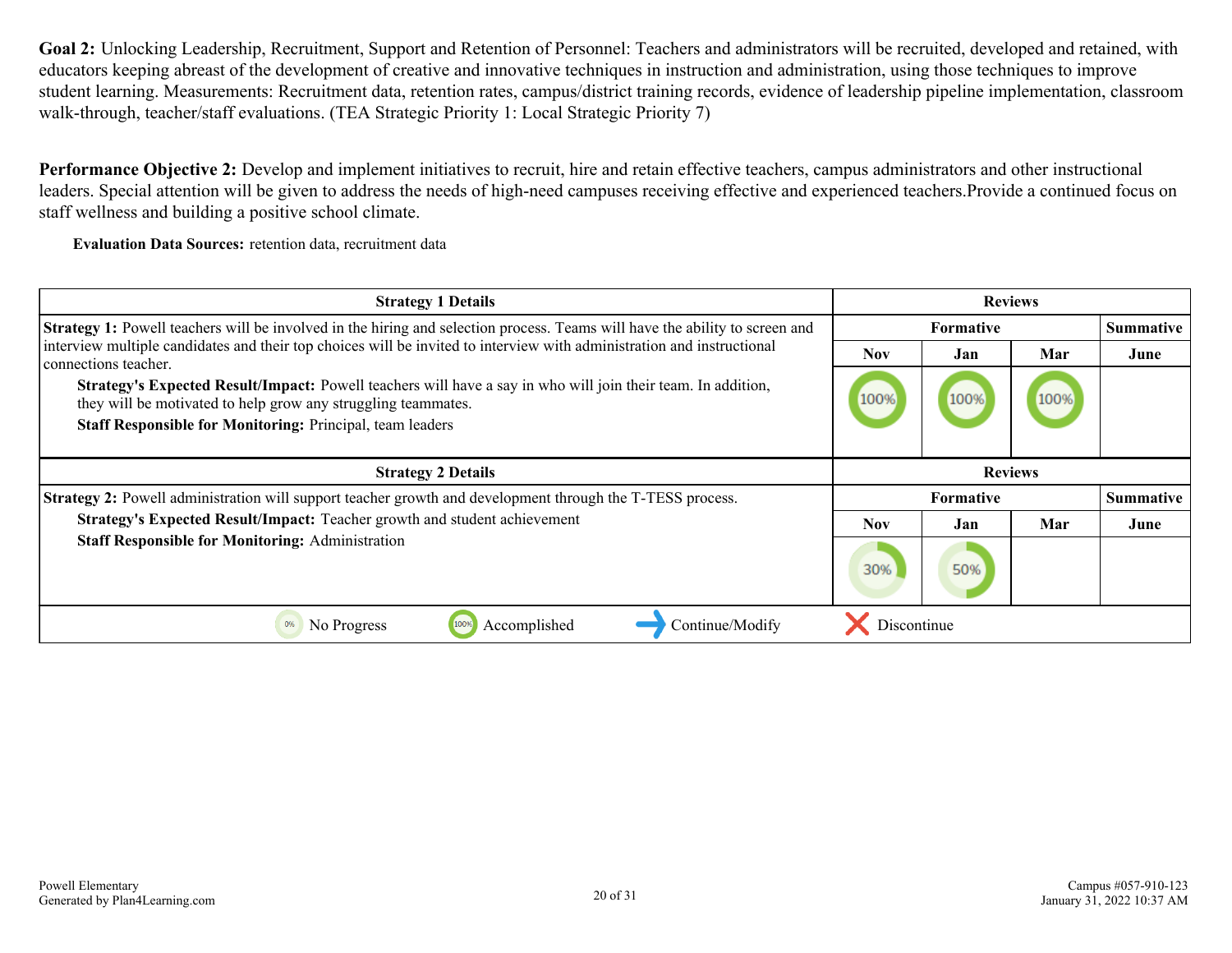**Goal 2:** Unlocking Leadership, Recruitment, Support and Retention of Personnel: Teachers and administrators will be recruited, developed and retained, with educators keeping abreast of the development of creative and innovative techniques in instruction and administration, using those techniques to improve student learning. Measurements: Recruitment data, retention rates, campus/district training records, evidence of leadership pipeline implementation, classroom walk-through, teacher/staff evaluations. (TEA Strategic Priority 1: Local Strategic Priority 7)

**Performance Objective 3:** Provide ongoing technical assistance to teachers and PLC members for connecting analysis of student achievement data to effective classroom interventions for all students (SPED, LEP, GT, Migrant and at-risk students as identified) in all subject areas. (ESSA Requirement)

**Evaluation Data Sources:** PLC feedback, lesson plans, student achievement data

| <b>Strategy 1 Details</b>                                                                                                                                                                                                                                                                                                                                                                                 | <b>Reviews</b>   |                               |     |                  |
|-----------------------------------------------------------------------------------------------------------------------------------------------------------------------------------------------------------------------------------------------------------------------------------------------------------------------------------------------------------------------------------------------------------|------------------|-------------------------------|-----|------------------|
| <b>Strategy 1:</b> Team leaders will serve as RTI leaders for each grade level to supervise the RTI process. The principal and                                                                                                                                                                                                                                                                            |                  | Summative<br><b>Formative</b> |     |                  |
| connections teacher will serve on the RTI committee to supervise the RTI process and documentation.                                                                                                                                                                                                                                                                                                       |                  | Jan                           | Mar | June             |
| Strategy's Expected Result/Impact: At risk students will grow in all areas of academics<br><b>Staff Responsible for Monitoring: Principal</b>                                                                                                                                                                                                                                                             | 40%              | 80%                           |     |                  |
| <b>Strategy 2 Details</b>                                                                                                                                                                                                                                                                                                                                                                                 |                  | <b>Reviews</b>                |     |                  |
| <b>Strategy 2:</b> The staff will engage in data analysis meetings at the end of each district assessment window including, but not                                                                                                                                                                                                                                                                       | <b>Formative</b> |                               |     | <b>Summative</b> |
| limited to, data dis-aggregation of DRA, STAR 360, district quarterly assessments, and TPRI.                                                                                                                                                                                                                                                                                                              |                  | Jan                           | Mar | June             |
| PBMAS Indicates a level 1 caution regarding performance in the areas of math, reading, and science. These areas will also<br>be addressed during data dis-aggregation.<br>Strategy's Expected Result/Impact: Teachers will plan targeted interventions based on the needs of students<br>which will positively impact student growth.<br>Staff Responsible for Monitoring: Principal, Connections Teacher | 45%              | 75%                           |     |                  |
| <b>Strategy 3 Details</b>                                                                                                                                                                                                                                                                                                                                                                                 |                  | <b>Reviews</b>                |     |                  |
| Strategy 3: A campus teacher will be selected to serve as the RTI coordinator for the campus. This teacher will work with                                                                                                                                                                                                                                                                                 |                  | <b>Formative</b>              |     | <b>Summative</b> |
| teachers to assist with data dis-aggregation, goal setting, meeting setup, documentation, etc.<br>Strategy's Expected Result/Impact: Increased reliability with RTI referral, documentation, and student<br>progress. Increased accuracy in identified student goals and intervention tool selection.<br>Staff Responsible for Monitoring: Principal, RTI Coordinator                                     |                  | Jan                           | Mar | June             |
|                                                                                                                                                                                                                                                                                                                                                                                                           |                  | 75%                           |     |                  |
| Accomplished<br>No Progress<br>100%<br>Continue/Modify                                                                                                                                                                                                                                                                                                                                                    | Discontinue      |                               |     |                  |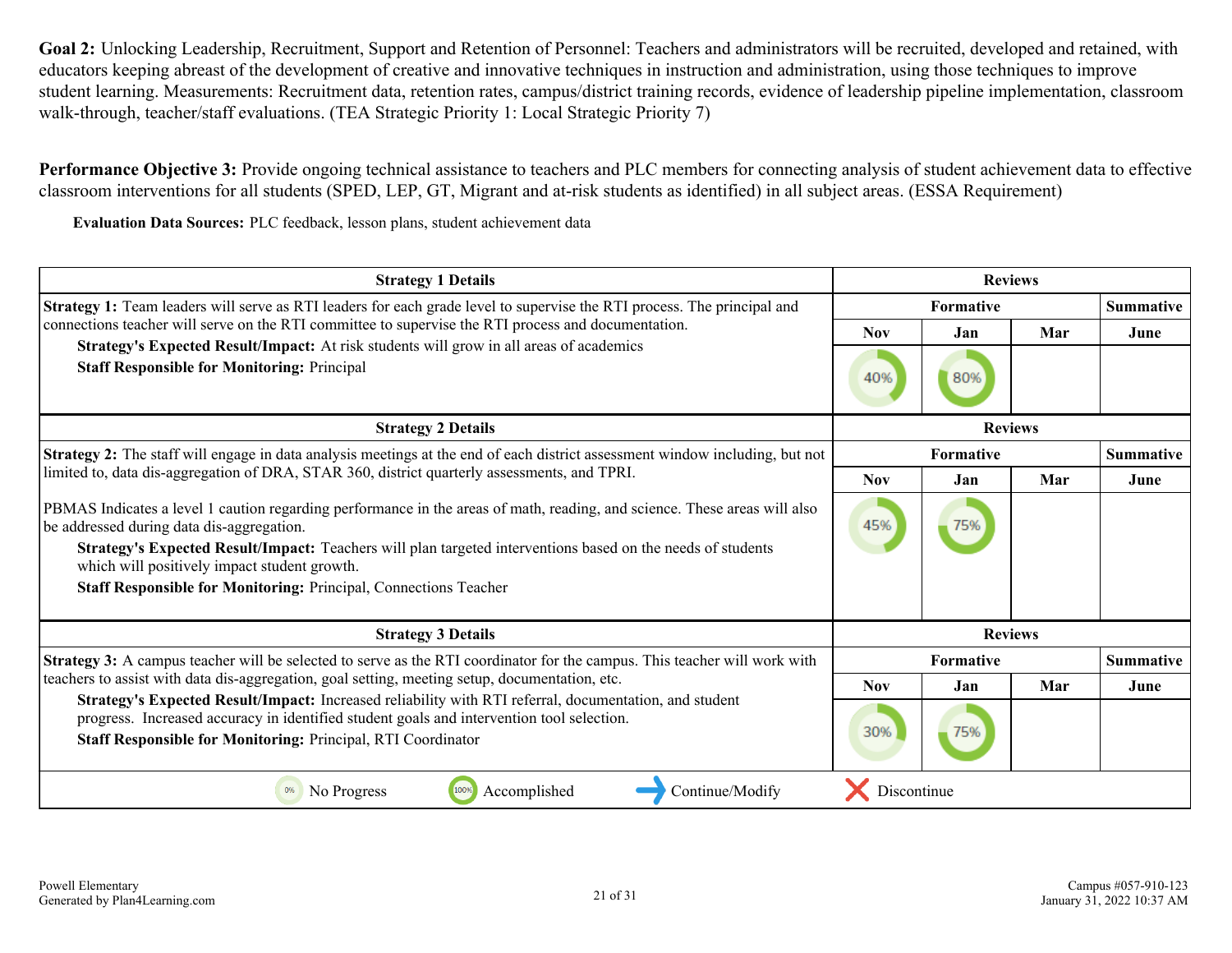Goal 3: Parent and Community Engagement: Parents, families and community members will be full partners with educators in the education of GPISD students. Measurements: Parent/community engagement meetings, community partnerships/organizations, EIC and CIC meetings, parent workshops/trainings, parent-school compacts (Title 1), parent involvement/family engagement policy, and volunteer documentation. (Local Strategic Priority 6) (ESSA and ESSER requirements)

Performance Objective 1: GPISD Education Improvement Committee and Campus Improvement Committees will utilize GPISD Board Policy requirements (parents, community, teachers) to assist with the annual Comprehensive Needs Assessment and District and Campus Improvement Plan development.

**Evaluation Data Sources:** CIC documentation, CIC feedback, Title 1 requirements documentation, CNA documentation

| <b>Strategy 1 Details</b>                                                                                  | <b>Reviews</b>   |     |      |                  |
|------------------------------------------------------------------------------------------------------------|------------------|-----|------|------------------|
| Strategy 1: Form a Campus Improvement Committee and ensure all GPISD policies and procedures are followed. | <b>Formative</b> |     |      | <b>Summative</b> |
| Strategy's Expected Result/Impact: Overall campus improvement<br>Mar<br><b>Nov</b><br>Jan                  |                  |     | June |                  |
| Staff Responsible for Monitoring: Campus Improvement Committee, Principal                                  | 30%              | 65% |      |                  |
| Continue/Modify<br>Accomplished<br>No Progress<br>1009<br>0%                                               | Discontinue      |     |      |                  |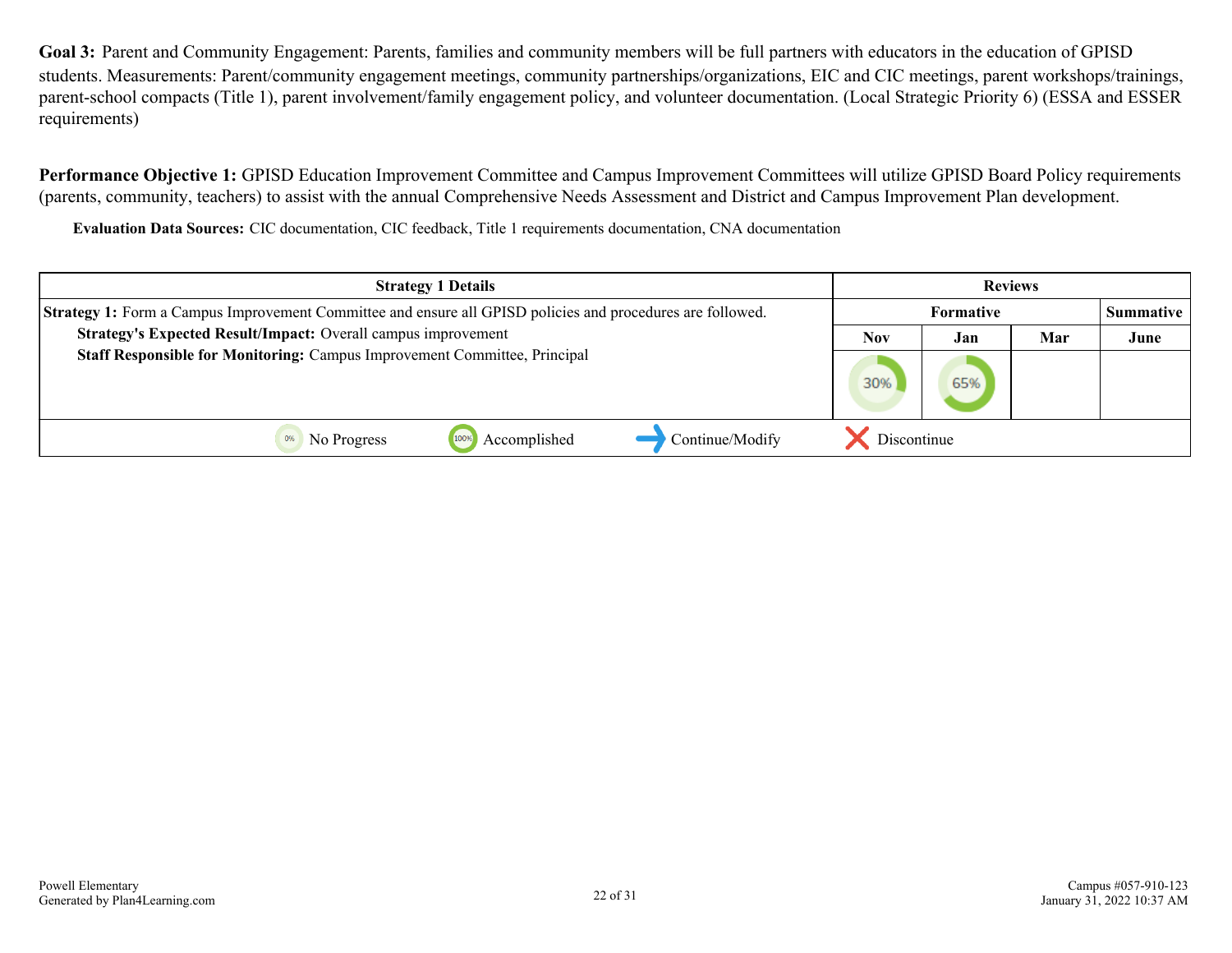**Goal 3:** Parent and Community Engagement: Parents, families and community members will be full partners with educators in the education of GPISD students. Measurements: Parent/community engagement meetings, community partnerships/organizations, EIC and CIC meetings, parent workshops/trainings, parent-school compacts (Title 1), parent involvement/family engagement policy, and volunteer documentation. (Local Strategic Priority 6) (ESSA and ESSER requirements)

**Performance Objective 2:** Expand outreach services (based on research) to all parents and family community members and implement programs, activities and procedures for the engagement of parents, families, community members and volunteers (including virtual/online meetings).

**Evaluation Data Sources:** Numbers of parents/family/ community members served, in attendance. Feedback forms.

| <b>Strategy 1 Details</b>                                                                                                                                                                                                                     | <b>Reviews</b> |                  |                  |                  |  |
|-----------------------------------------------------------------------------------------------------------------------------------------------------------------------------------------------------------------------------------------------|----------------|------------------|------------------|------------------|--|
| <b>Strategy 1:</b> The Powell PTA is very active, with 100% of staff as acting members, that work tirelessly to raise money for                                                                                                               |                | <b>Formative</b> | <b>Summative</b> |                  |  |
| school events and is well known throughout the community. PTA provides field trips for each grade level in addition to<br>supporting an in/outdoor ed experience for all 5th graders for 4 days and 3 nights at the on campus or at YMCA Camp | <b>Nov</b>     | Jan              | Mar              | June             |  |
| Grady Spruce.                                                                                                                                                                                                                                 | 35%            | 70%              |                  |                  |  |
| A Back to School Bash welcomes all families back to Powell each fall.                                                                                                                                                                         |                |                  |                  |                  |  |
| Family Spirit Nights are held at local restaurants monthly throughout the school year.                                                                                                                                                        |                |                  |                  |                  |  |
| <b>Strategy's Expected Result/Impact:</b> Families are more involved in the campus culture and student learning.                                                                                                                              |                |                  |                  |                  |  |
| <b>Staff Responsible for Monitoring: PTA Board</b>                                                                                                                                                                                            |                |                  |                  |                  |  |
|                                                                                                                                                                                                                                               |                |                  |                  |                  |  |
| <b>Strategy 2 Details</b>                                                                                                                                                                                                                     |                | <b>Reviews</b>   |                  |                  |  |
| Strategy 2: Maintain Men of Powell program which participate in events to increase family engagement for all students.                                                                                                                        |                | <b>Formative</b> |                  | <b>Summative</b> |  |
| Events include hiking, caroling, outside trips and support on campus                                                                                                                                                                          | <b>Nov</b>     | Jan              | Mar              | June             |  |
| Strategy's Expected Result/Impact: Increase the number of men involved in their child's education<br>Staff Responsible for Monitoring: Principal, Lead Men of Powell dad                                                                      | 15%            | 20%              |                  |                  |  |
| Continue/Modify<br>No Progress<br>100%<br>Accomplished<br>0%                                                                                                                                                                                  | Discontinue    |                  |                  |                  |  |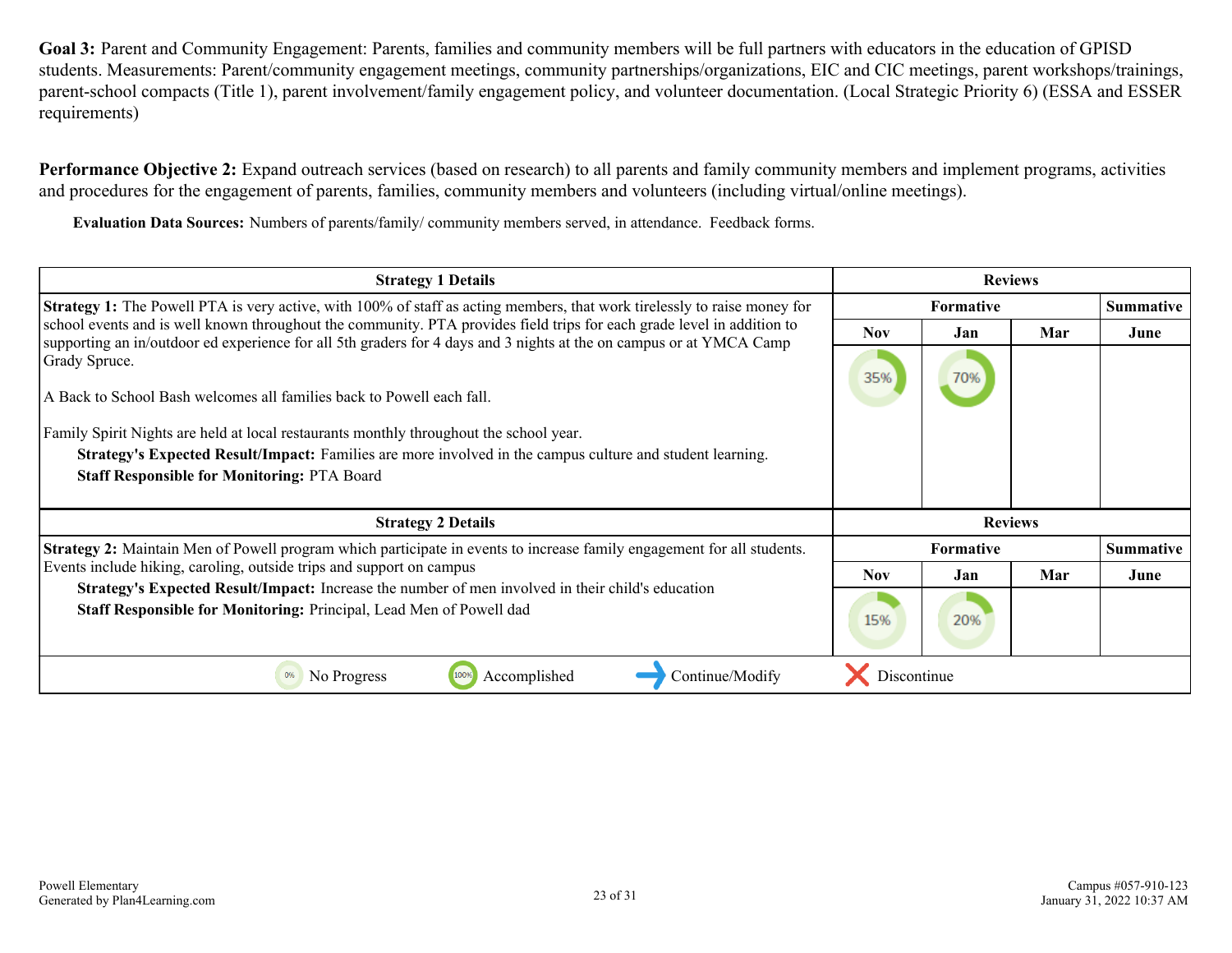**Goal 3:** Parent and Community Engagement: Parents, families and community members will be full partners with educators in the education of GPISD students. Measurements: Parent/community engagement meetings, community partnerships/organizations, EIC and CIC meetings, parent workshops/trainings, parent-school compacts (Title 1), parent involvement/family engagement policy, and volunteer documentation. (Local Strategic Priority 6) (ESSA and ESSER requirements)

**Performance Objective 3:** Provide district/campus opportunities for parents and community members to participate in academic workshops to strengthen the home/school/community connection. (ESSA Requirement)

**Evaluation Data Sources:** Session planning documentation, agendas and attendance, Parent Involvement policy review, parent surveys

| <b>Strategy 1 Details</b>                                                                                                                                                                                                                                                                                                                                                                                                                                         |                  | <b>Reviews</b> |     |           |
|-------------------------------------------------------------------------------------------------------------------------------------------------------------------------------------------------------------------------------------------------------------------------------------------------------------------------------------------------------------------------------------------------------------------------------------------------------------------|------------------|----------------|-----|-----------|
| <b>Strategy 1:</b> Powell will host a curriculum night at the beginning of the year (fall semester) to cover grade level expectations                                                                                                                                                                                                                                                                                                                             | <b>Formative</b> |                |     | Summative |
| and curriculum overview with parents.                                                                                                                                                                                                                                                                                                                                                                                                                             | <b>Nov</b>       | Jan            | Mar | June      |
| We will host a multicultural night in the spring to celebrate our community's diversity.<br>Strategy's Expected Result/Impact: Parents will be empowered with tools to assist their children at home.<br>Parents will understand our rich campus diversity and build relationships with other families during this<br>community night.<br>Staff Responsible for Monitoring: Principal, Assistant Principal, Counselor, Connections Teacher, Classroom<br>Teachers | 85%<br>25%       |                |     |           |
| Accomplished<br>Continue/Modify<br>0%<br>No Progress<br>100%                                                                                                                                                                                                                                                                                                                                                                                                      | Discontinue      |                |     |           |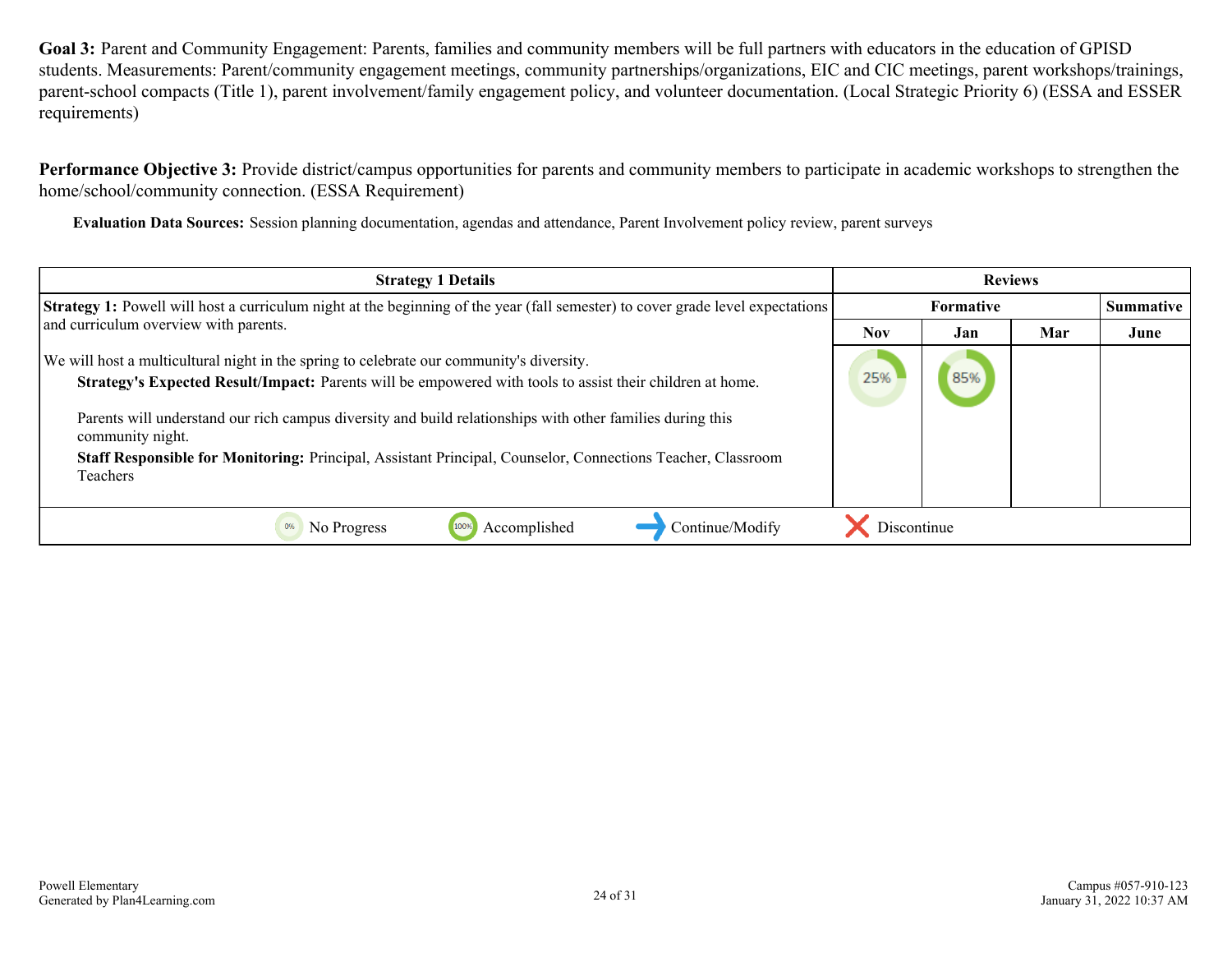**Goal 4:** Instructional Technology: Instructional Technology will be incorporated to increase the effectiveness of teaching and learning, instructional management, staff development and student progress assessments. Measurements: Staff/teacher/parent training resources, lesson plans, technology inventory, Campus Needs Assessment, purchase orders with CIP references, usage logs. (Local Strategic Priority 5 and 6)

**Performance Objective 1:** Update, expand and improve technology hardware and software applications for teaching and learning and data retention as defined in the GPISD Technology Plan and/or Needs Assessment.

**Evaluation Data Sources:** Campus inventory, purchase orders, usage data

| <b>Strategy 1 Details</b>                                                                                                                                                                                                                                             | <b>Reviews</b>   |                                      |     |                  |
|-----------------------------------------------------------------------------------------------------------------------------------------------------------------------------------------------------------------------------------------------------------------------|------------------|--------------------------------------|-----|------------------|
| <b>Strategy 1: Implement GPISD Technology Plan.</b>                                                                                                                                                                                                                   | <b>Formative</b> |                                      |     | <b>Summative</b> |
| <b>Strategy's Expected Result/Impact:</b> 1:4 ratio of iPads in K-2 classrooms, 1:1 ratio of iPads in 3-5 classrooms,<br>and 1:4 ratio of MacBooks in 3-5 classrooms.                                                                                                 |                  | Jan                                  | Mar | June             |
| Staff Responsible for Monitoring: Principal, Assistant Principal, Connections Teacher, Instructional Media<br>Specialist, Classroom Teachers                                                                                                                          | 40%              | 70%                                  |     |                  |
| <b>Strategy 2 Details</b>                                                                                                                                                                                                                                             | <b>Reviews</b>   |                                      |     |                  |
| Strategy 2: Teachers will integrate digital materials into their lessons (ex: Imagine Learning, district provided math<br>intervention, teacher choice applications, etc.)                                                                                            |                  | <b>Formative</b><br><b>Summative</b> |     |                  |
|                                                                                                                                                                                                                                                                       |                  | Jan                                  | Mar | June             |
| PBMAS Indicates a level 1 caution regarding performance in the areas of math, reading, and science. These areas will be<br>addressed through instruction including integration of digital materials and tracking of progress for online programs such as<br>iStation. | 35%              | 70%                                  |     |                  |
| Strategy's Expected Result/Impact: Increase in student engagement and academic achievement                                                                                                                                                                            |                  |                                      |     |                  |
| Staff Responsible for Monitoring: Principal, Instructional Media Specialist, Connections Teacher                                                                                                                                                                      |                  |                                      |     |                  |
| Continue/Modify<br>No Progress<br>Accomplished<br>0%                                                                                                                                                                                                                  | Discontinue      |                                      |     |                  |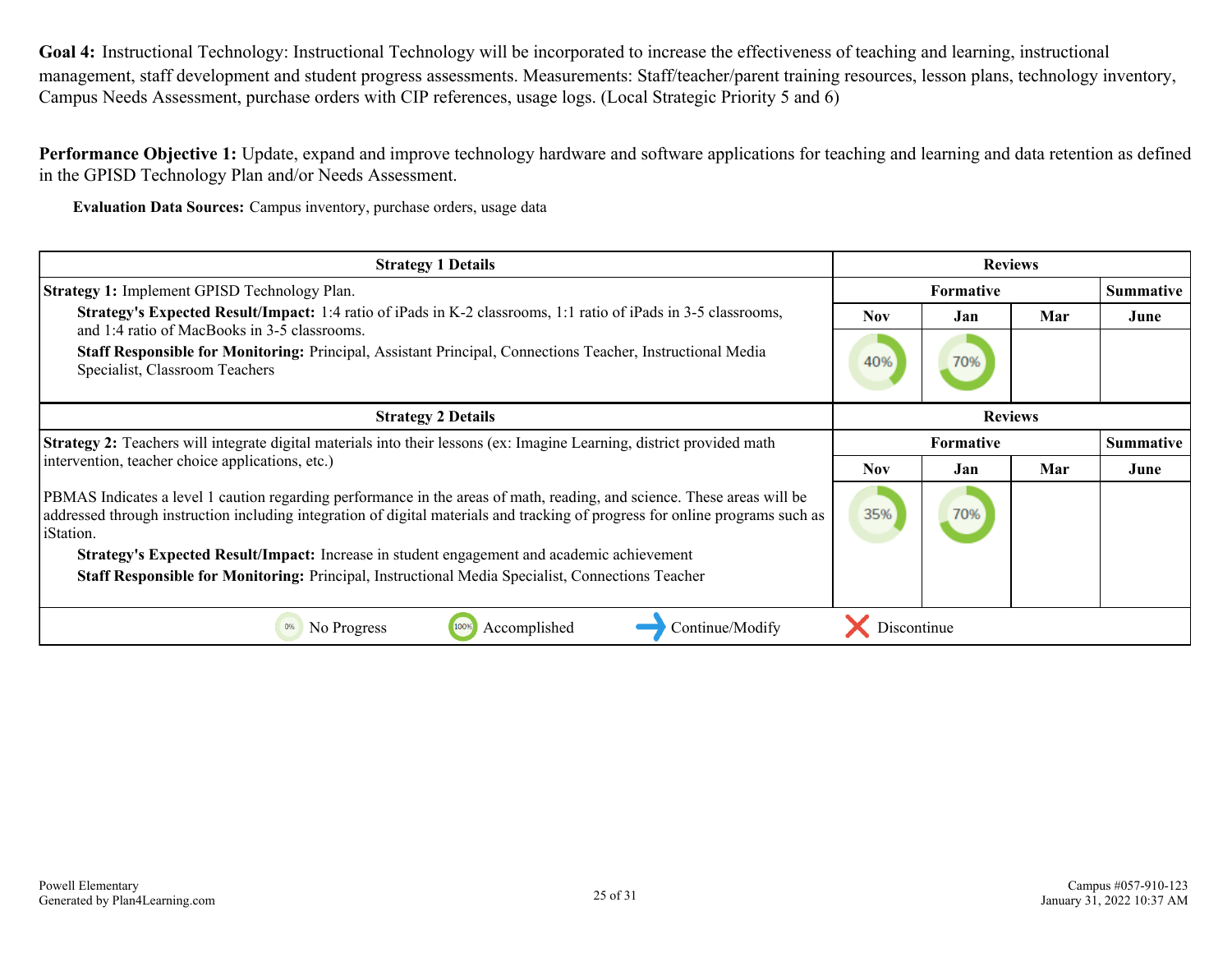**Goal 4:** Instructional Technology: Instructional Technology will be incorporated to increase the effectiveness of teaching and learning, instructional management, staff development and student progress assessments. Measurements: Staff/teacher/parent training resources, lesson plans, technology inventory, Campus Needs Assessment, purchase orders with CIP references, usage logs. (Local Strategic Priority 5 and 6)

**Performance Objective 2:** GPISD will continue to design and implement a comprehensive 1-to-1 student/device digital integration plan to incorporate technology and effective applications into the teaching and learning process to support online/technology-based learning.

**Evaluation Data Sources:** classroom walkthroughs, teacher feedback, usage logs

| <b>Strategy 1 Details</b>                                                                                                                                                                                          |             | <b>Reviews</b>   |     |      |
|--------------------------------------------------------------------------------------------------------------------------------------------------------------------------------------------------------------------|-------------|------------------|-----|------|
| Strategy 1: Through specific training's led by our IMS/IMA, teachers will become adept at incorporating technology based                                                                                           |             | <b>Summative</b> |     |      |
| learning using effective applications into their teaching processes.                                                                                                                                               | Nov         | Jan              | Mar | June |
| Strategy's Expected Result/Impact: Increase teacher comfort with integrating technology for the benefit of<br>students<br><b>Staff Responsible for Monitoring: IMS</b><br><b>IMA</b><br>Teachers<br>Administrators |             | 25%              |     |      |
| Accomplished<br>Continue/Modify<br>No Progress<br>1009                                                                                                                                                             | Discontinue |                  |     |      |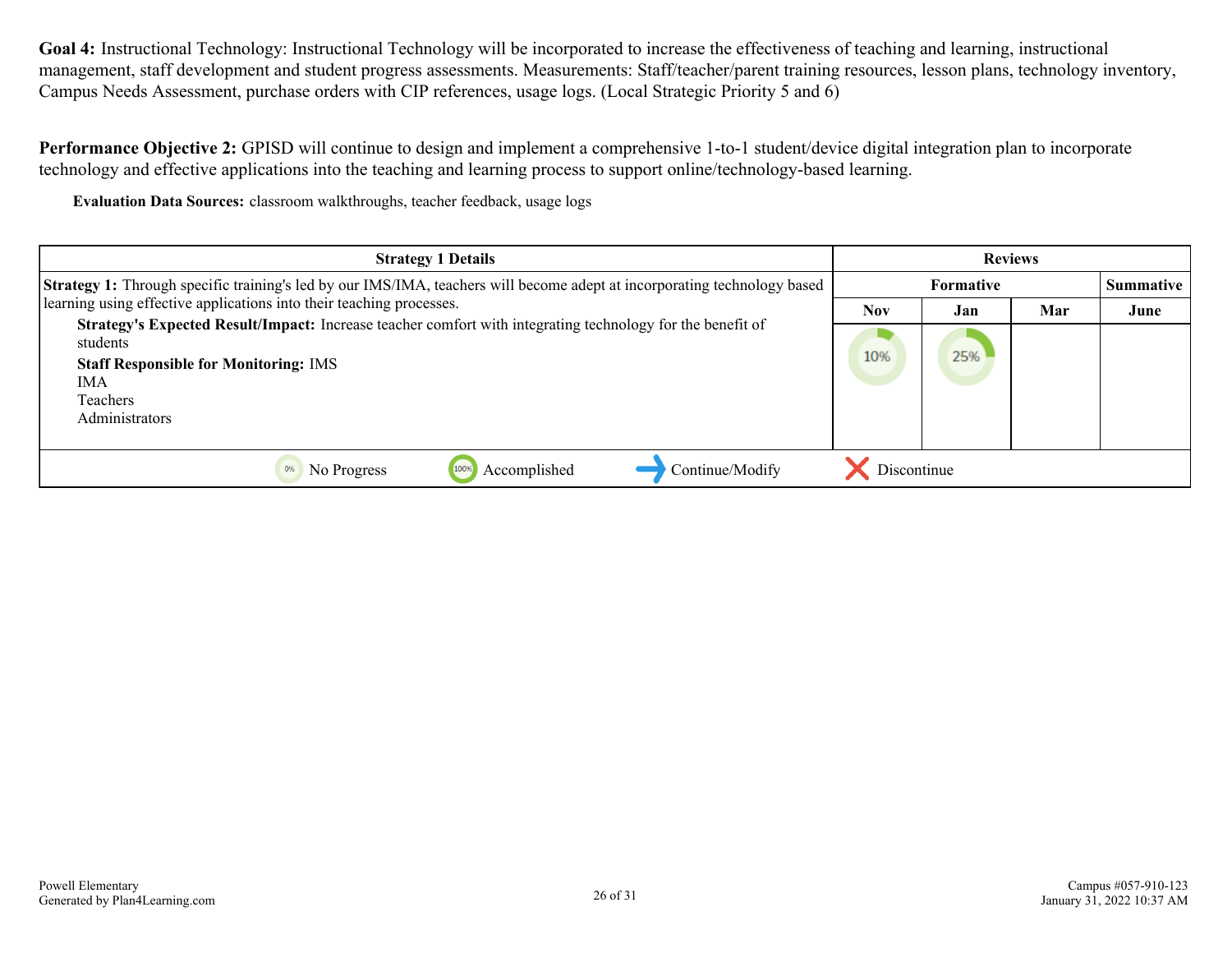**Goal 5:** Health and Safety: GPISD will provide a safe, disciplined and healthy environment conducive to student learning and supporting the physical health and social-emotional needs for students, their families and employees. Measurements: Safety audit reports, COVID-19 Safety Protocol checklist/data, CDC guidance, discipline management plans, discipline records, attendance rates, social-emotional focused surveys, social and emotional learning lessons, PEIMS data, staff training documentation, community/school events. (Local Strategic Priority 5 and 7)

**Performance Objective 1:** GPISD will continue to ensure the safety and well-being of students, staff, parents, and community members by including COVID-19 precautions and safeguards according to CDC, state, and county guidelines and recommendations.

**Evaluation Data Sources:** Incident reports. COVID-19 reporting. BOE report format.

| <b>Reviews</b><br><b>Strategy 1 Details</b>                                                                                                                                                                        |             |                  |     |      |
|--------------------------------------------------------------------------------------------------------------------------------------------------------------------------------------------------------------------|-------------|------------------|-----|------|
| <b>Strategy 1:</b> Powell staff will be trained on all safety plans and disaster plans several times throughout the year. Regularly                                                                                |             | <b>Summative</b> |     |      |
| held fire drills, disaster drills, lock down drills will keep staff and students ready for an emergency.                                                                                                           | <b>Nov</b>  | Jan              | Mar | June |
| Strategy's Expected Result/Impact: Students and staff will be better prepared for an emergency situation with<br>shorter reaction time.<br><b>Staff Responsible for Monitoring: Principal, Assistant Principal</b> |             | 65%              |     |      |
| Continue/Modify<br>Accomplished<br>1009<br>No Progress                                                                                                                                                             | Discontinue |                  |     |      |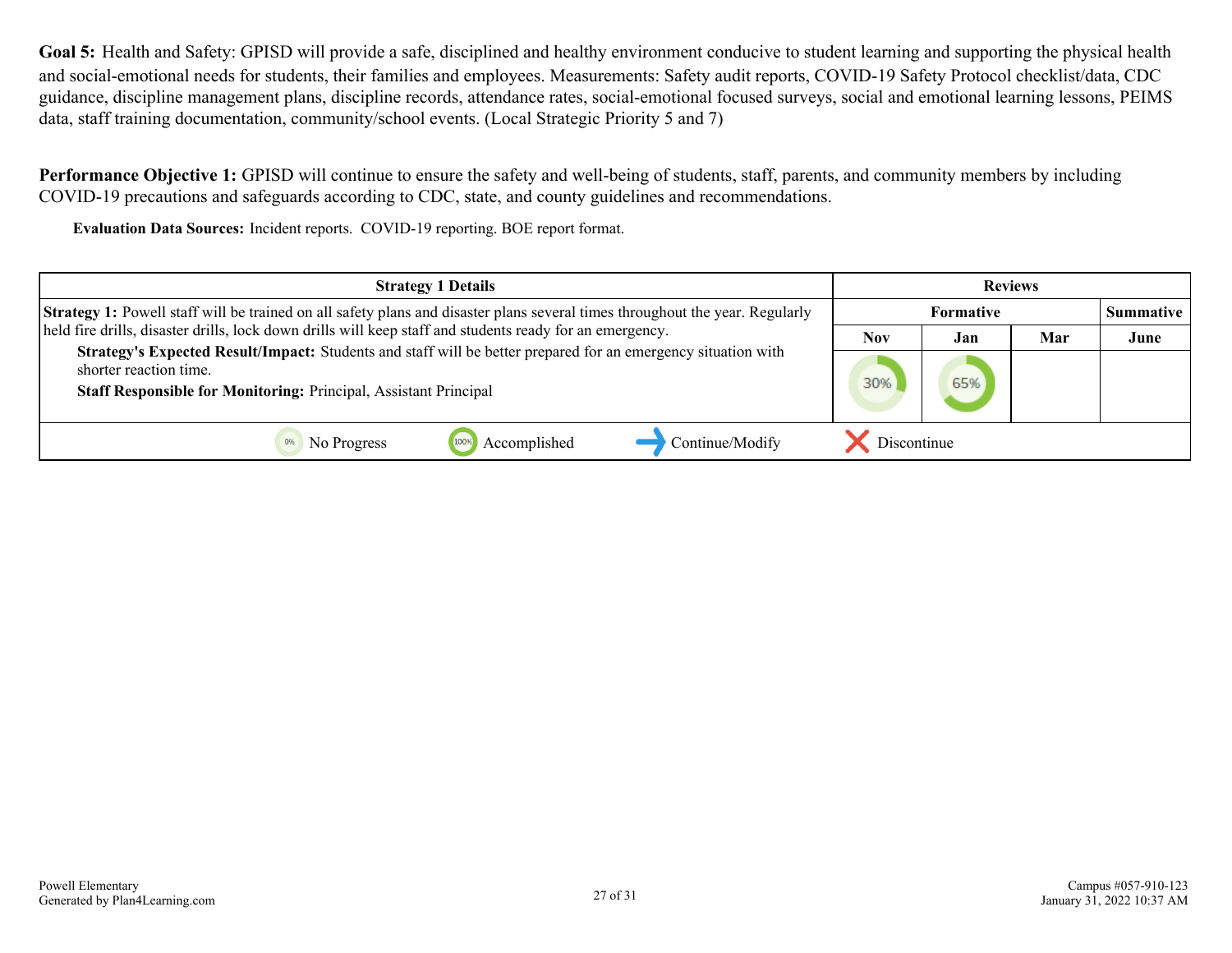**Goal 5:** Health and Safety: GPISD will provide a safe, disciplined and healthy environment conducive to student learning and supporting the physical health and social-emotional needs for students, their families and employees. Measurements: Safety audit reports, COVID-19 Safety Protocol checklist/data, CDC guidance, discipline management plans, discipline records, attendance rates, social-emotional focused surveys, social and emotional learning lessons, PEIMS data, staff training documentation, community/school events. (Local Strategic Priority 5 and 7)

**Performance Objective 2:** Provide an effective student management framework to reduce discipline referrals, increase restorative practices and increase attendance rates to ensure student success. (ESSA Requirement)

**Evaluation Data Sources:** Incident and attendance reports.

| <b>Strategy 1 Details</b>                                                                                                                                                                                | <b>Reviews</b>   |                               |     |           |
|----------------------------------------------------------------------------------------------------------------------------------------------------------------------------------------------------------|------------------|-------------------------------|-----|-----------|
| <b>Strategy 1:</b> All staff will be trained in CKH and implement it with fidelity each day.                                                                                                             | <b>Formative</b> |                               |     | Summative |
| Strategy's Expected Result/Impact: Students will feel safe so learning can take place                                                                                                                    | <b>Nov</b>       | Jan                           | Mar | June      |
| <b>Staff Responsible for Monitoring: Campus Administrators</b><br>Campus Counselor                                                                                                                       |                  | 30%                           |     |           |
| <b>Strategy 2 Details</b>                                                                                                                                                                                | <b>Reviews</b>   |                               |     |           |
| Strategy 2: The Powell school counselor will teach guidance lessons in all classrooms and additionally will work with                                                                                    |                  | Summative<br><b>Formative</b> |     |           |
| individuals and small groups to teach social and emotional skills to our students. Also taught will be coping skills for the<br>stresses faced by our students.                                          | <b>Nov</b>       | Jan                           | Mar | June      |
| Strategy's Expected Result/Impact: Decreased student referrals and increased student self-esteem and social<br>interactions with peers and adults.<br><b>Staff Responsible for Monitoring: Counselor</b> | 25%              | 65%                           |     |           |
|                                                                                                                                                                                                          |                  |                               |     |           |
| Accomplished<br>Continue/Modify<br>No Progress<br>0%<br>100%                                                                                                                                             | Discontinue      |                               |     |           |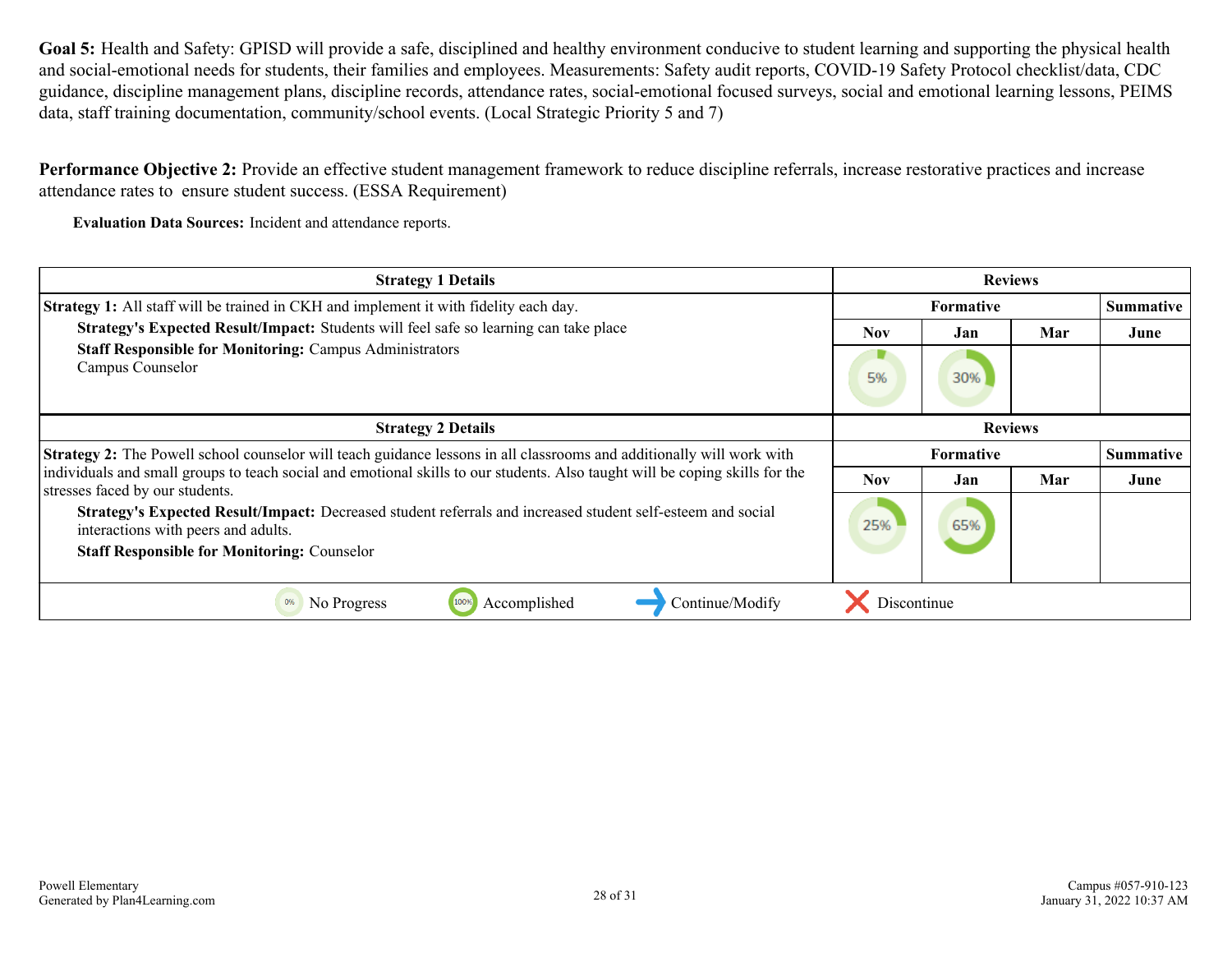**Goal 5:** Health and Safety: GPISD will provide a safe, disciplined and healthy environment conducive to student learning and supporting the physical health and social-emotional needs for students, their families and employees. Measurements: Safety audit reports, COVID-19 Safety Protocol checklist/data, CDC guidance, discipline management plans, discipline records, attendance rates, social-emotional focused surveys, social and emotional learning lessons, PEIMS data, staff training documentation, community/school events. (Local Strategic Priority 5 and 7)

**Performance Objective 3:** Expand counseling services to provide structure, support, awareness, and training for Social Emotional Learning and wellness for students and staff. In addition, bullying/suicide/violence prevention and trauma-informed care for students will be included.

#### **Targeted or ESF High Priority**

**HB3 Goal**

**Evaluation Data Sources:** Counselor and Social Worker case management, campus counseling services lessons and documentation, PEIMS data sources & NearPod Social Emotional Learning curriculum usage report, documentation of social emotional learning occurring in classrooms, Staff wellness activities.

| <b>Reviews</b><br><b>Strategy 1 Details</b>                                                                                                                                                                                                                                                                                                                                                                                                                                                                         |                    |           |     |      |
|---------------------------------------------------------------------------------------------------------------------------------------------------------------------------------------------------------------------------------------------------------------------------------------------------------------------------------------------------------------------------------------------------------------------------------------------------------------------------------------------------------------------|--------------------|-----------|-----|------|
| <b>Strategy 1:</b> Dating Violence is not tolerated in GPISD (Student Code of Conduct). Board Policy (FFH) and the Bullying                                                                                                                                                                                                                                                                                                                                                                                         |                    | Summative |     |      |
| Harassment & Dating Violence Report Flowchart outline procedures for reporting dating violence, notifying parents, and<br>providing counseling supports. The GPISD Counseling Services website provides information on educational materials and                                                                                                                                                                                                                                                                    | <b>Nov</b>         | Jan       | Mar | June |
| resources used to teach students and parents about the dangers of Dating Violence.<br>Strategy's Expected Result/Impact: Decrease in behavioral and discipline referrals. Support students' overall<br>wellbeing<br>Staff Responsible for Monitoring: Student Mental Health & Safety Advisor, Principals, Counseling Services,<br><b>Student Support Services</b><br>Title I Schoolwide Elements: 2.6 - Comprehensive Support Strategy - Targeted Support Strategy -<br><b>Additional Targeted Support Strategy</b> | 30%                | 55%       |     |      |
| No Progress<br>Accomplished<br>Continue/Modify                                                                                                                                                                                                                                                                                                                                                                                                                                                                      | <b>Discontinue</b> |           |     |      |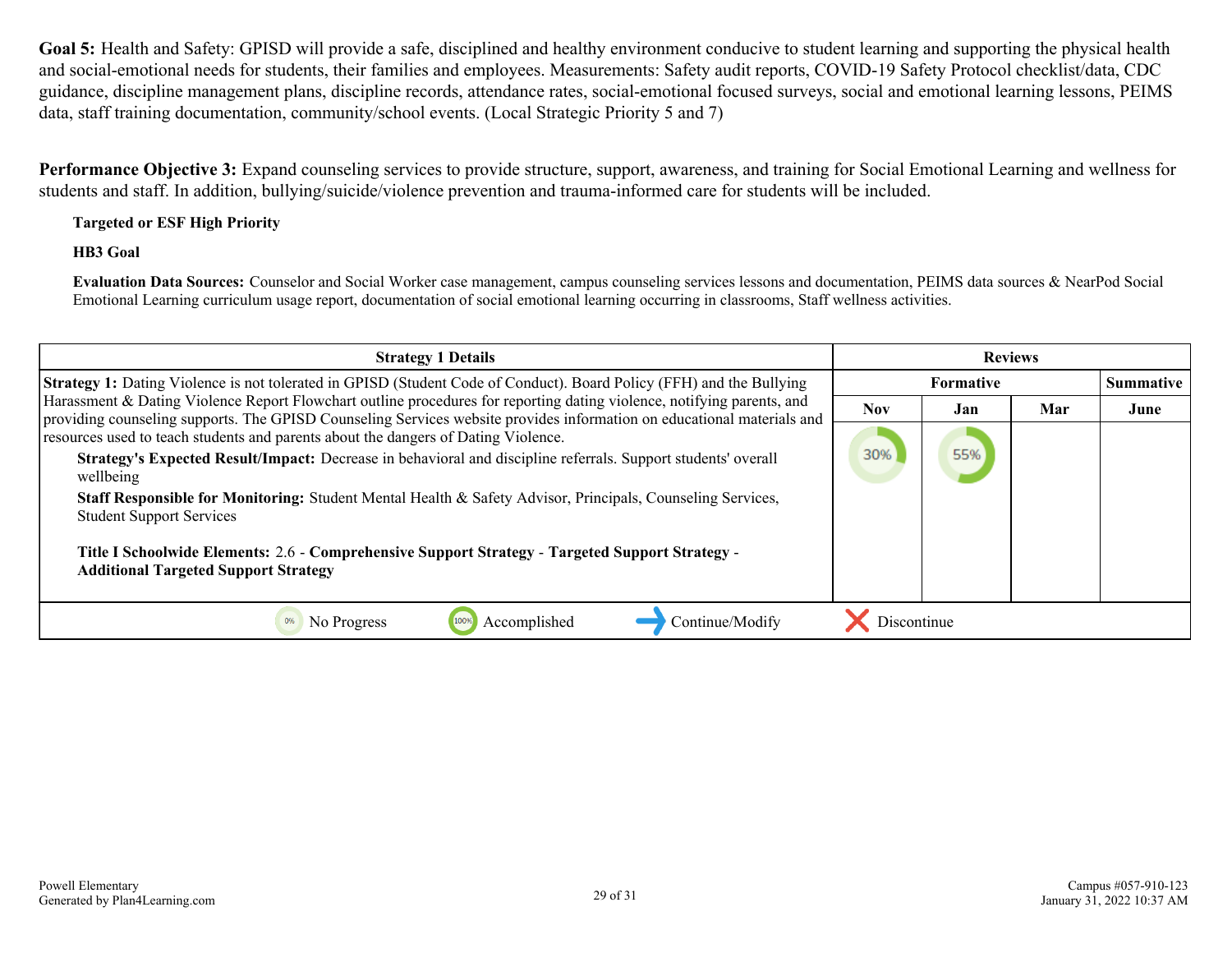## **2021-2022 Campus Site-Based Committee**

| <b>Committee Role</b>           | <b>Name</b>            | <b>Position</b>              |
|---------------------------------|------------------------|------------------------------|
| Administrator                   | Marchelle Sterling     | Principal                    |
| <b>Assistant Principal</b>      | Kami Kinsey            | <b>Assistant Principal</b>   |
| Classroom Teacher               | Brittani Carroll       | 5th Grade Teacher            |
| Classroom Teacher               | Michal Hodges          | 4th Grade Teacher            |
| Classroom Teacher               | Tracy Kracmer          | 3rd Grade Teacher            |
| <b>Classroom Teacher</b>        | Susan Lira             | 2nd Grade Teacher            |
| Classroom Teacher               | Jill Danklefs          | 1st Grade Teacher            |
| Classroom Teacher               | Tamra Douglas          | Kinder Teacher               |
| Classroom Teacher               | Kevin Pennebaker       | Art Teacher                  |
| Non-classroom Professional      | Robin Hall             | Gifted and Talented Teacher  |
| Non-classroom Professional      | Kelley Meeks           | Counselor                    |
| Non-classroom Professional      | Laci Belz              | <b>Instructional Coach</b>   |
| District-level Professional     | Arlene Washington      | District Math Facilitator    |
| Parent                          | LaChandra Cobb         | Parent                       |
| Parent                          | David Jermany          | Parent                       |
| Paraprofessional                | Dawn Arnold            | Paraprofessional (Secretary) |
| <b>Community Representative</b> | <b>Starling Oliver</b> | Community Member             |
| Community Representative        | Tim Hall               | <b>Community Member</b>      |
| <b>Business Representative</b>  | Ryan Rinker            | <b>Business Member</b>       |
| <b>Business Representative</b>  | Michael McDonald       | <b>Business Member</b>       |